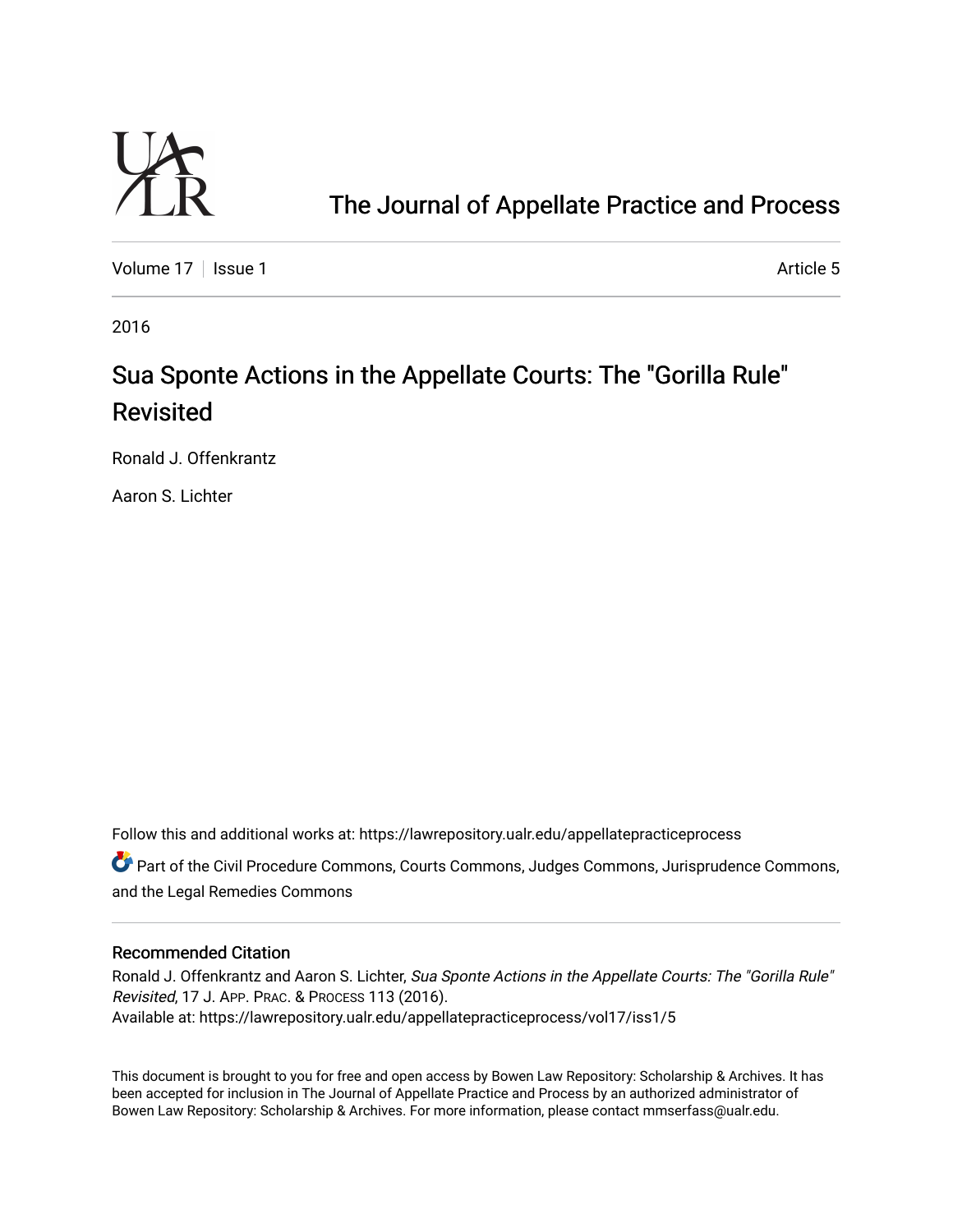# SUA SPONTE ACTIONS IN THE APPELLATE COURTS: THE "GORILLA RULE" REVISITED

### Ronald J. Offenkrantz\* and Aaron S. Lichter\*\*

The appellate judges returned an order su[a] sponte, or without request from either party, to remove Judge Scheindlin from the case. Legal experts couldn't recall another case in which a federal judge was removed without a request from the litigants.<sup>1</sup>

#### I. INTRODUCTION

This article illuminates the problems associated with sua sponte appellate court actions and provides some suggested solutions to the issues they create. A recent high-profile example of sua sponte action occurred in 2013, when the Second Circuit removed Judge Shira Scheindlin from further proceedings in two stop-and-frisk cases<sup>2</sup> because Judge Scheindlin

 1. Sean Gardiner, *Judge Fights Back against Fellow Judges*, WALL ST. J., Nov. 7, 2013, at A21 (referring to proceedings in stop-and-frisk case heard by Judge Shira Scheindlin of the United States District Court for the Southern District of New York).

 2. Ligon v. City of N.Y., 538 F. App'x 101 (2d Cir. 2013), *vacated in part*, 743 F.3d 362 (2d Cir. 2014); Floyd v. City of N.Y., 959 F. Supp. 2d 540 (S.D.N.Y. 2013). The plaintiffs in *Floyd* challenged the constitutionality of the New York City Police Department's stop-and-frisk policy on the grounds that it violated the Fourth Amendment and the Equal Protection Clause of the Fourteenth Amendment. *Floyd*, 959 F. Supp. 2d at 557. Judge Scheindlin ruled in August 2013 that the City and the NYPD were "liable for

THE JOURNAL OF APPELLATE PRACTICE AND PROCESS Vol. 17, No. 1 (Spring 2016)

<sup>\*</sup>A.B. Brown University, 1958; LL.B. Columbia University School of Law, 1961; LL.M. New York University School of Law, 1964. Mr. Offenkrantz is a member of Lichter Gliedman Offenkrantz PC, New York City.

<sup>\*\*</sup>A.B. University of Chicago, 2014; J.D. expected 2017, New York University School of Law. The authors would like to extend their gratitude to Professor Deborah S. Gordon, Drexel University, Thomas R. Kline School of Law, for her invaluable comments on an earlier draft of this article. The authors are also grateful to Professor Robert J. Martineau, whose work inspired their title and some portions of their analysis. *See* Robert J. Martineau, *Considering New Issues on Appeal: The General Rule and the Gorilla Rule*, 40 VAND. L. REV. 1023, 1061 (1987) (noting that "appellate courts, like gorillas, are subject to few restraints except those that are self-imposed").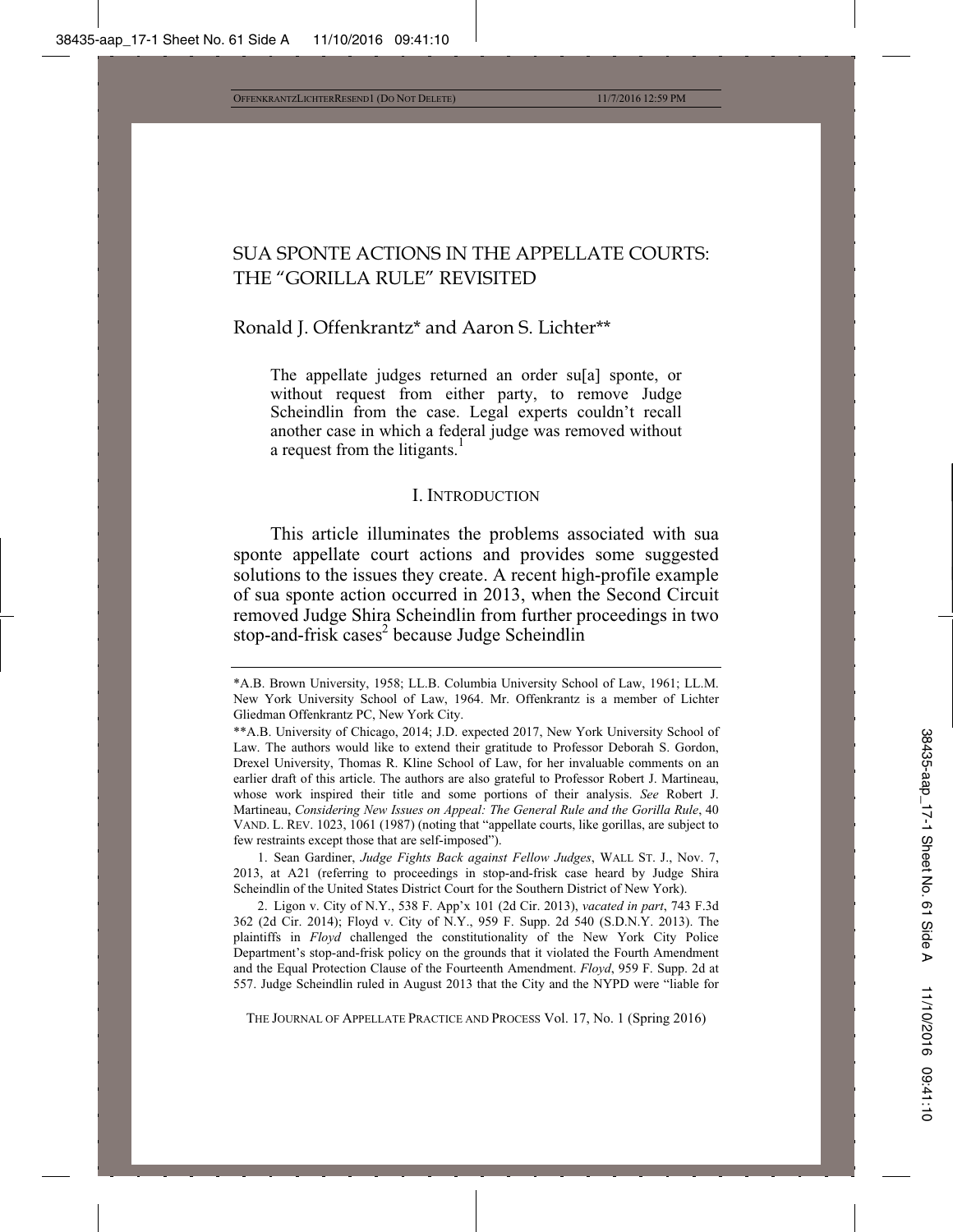ran afoul of the Code of Conduct for United States Judges, Canon 2 ("A judge should avoid impropriety and the appearance of impropriety in all activities.") . . . and . . . the appearance of impartiality surrounding this litigation was compromised by the District Judge's improper application of the Court's "related case rule," . . . and by a series of media interviews and public statements purporting to respond publicly to criticism of the District Court.<sup>3</sup>

According to her lawyers' motion for leave to appear on the judge's behalf, that statement was the "functional equivalent of a judicial finding that [Judge Scheindlin] behaved improperly,"<sup>4</sup> while the order itself "completely blind-sided" Judge Scheindlin.<sup>5</sup> By acting sua sponte, the Second Circuit deprived Judge Scheindlin of the protections granted to trial judges by Rule 21 of the Federal Rules of Appellate Procedure, which provides that trial judges accused of judicial misconduct must be given both notice of the charges against them and an opportunity to be heard before the appellate court.<sup>6</sup> Indeed, the Second Circuit's behavior was not only "a breach of the norms of collegiality and mutual respect that should characterize interactions between District and Circuit judges, [but] an affront to the values underlying the Fifth Amendment's guaranty of procedural due process of law."<sup>7</sup>

Moreover, as the amici curiae in *Ligon* and *Floyd* pointed out, the Second Circuit's rationale regarding Judge Scheindlin's "appearance of partiality" was based on an inaccurately reported 2007 colloquy between Judge Scheindlin and plaintiffs' counsel

5*. Id.* at 9.

violating plaintiffs' Fourth and Fourteenth Amendment rights." *Id.* at 562. *Ligon* was a related case challenging a "narrow subset" of the policy on the ground that it violated the Fourth Amendment. *Ligon*, 288 F.R.D. at 77.

<sup>3</sup>*. Ligon*, 538 F. App'x at 102–03 (footnote and citations omitted).

 <sup>4.</sup> Req. for Leave to File Mot. to Address Order of Disqualification at 6, *Ligon v. City of N.Y. and Floyd v. City of N.Y.*, http://www.clearinghouse.net/chDocs/public/PN-NY-0014-0009.pdf (2d Cir. Nov. 5, 2013) (No. 13-3088 & No. 13-3123) [hereinafter *Neuborne Request*].

<sup>6</sup>*. See id.* at 6–8; *see also* Fed. R. App. P. 21(a)(1) (providing that "[a] party petitioning for a writ of mandamus or prohibition directed to a court . . . must also provide a copy to the trial-court judge"); Fed. R. App. P.  $21(b)(4)$  (providing that "[t]he court of appeals may invite or order the trial-court judge to address the petition or may invite an amicus curiae to do so," and that "[t]he trial court judge may request permission to address the petition").

 <sup>7.</sup> *Neuborne Request*, *supra* note 4, at 9.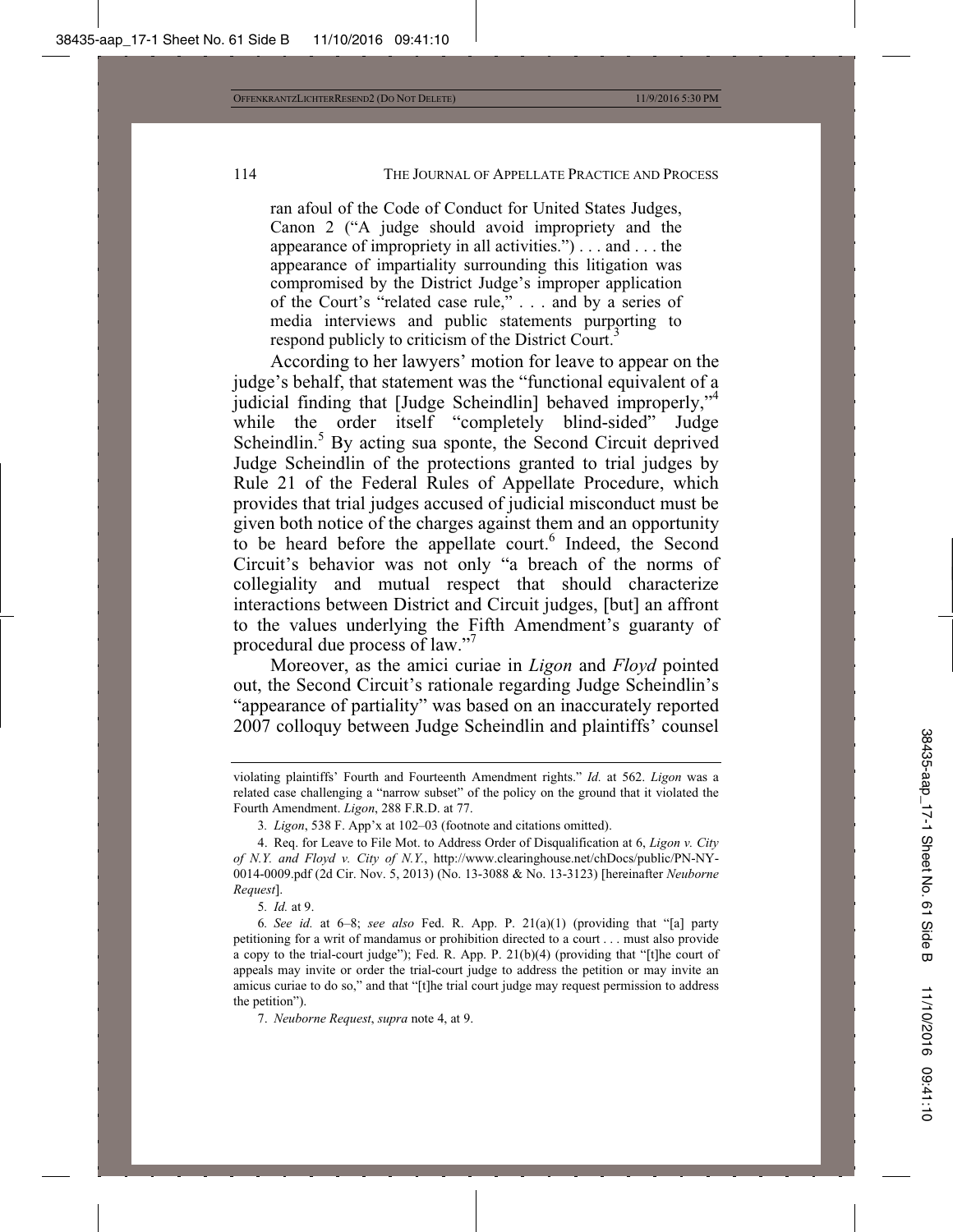from a related case, and on statements reported in three news articles but never actually made by Judge Scheindlin.<sup>8</sup> Although the Second Circuit later clarified that it did not mean to imply that Judge Scheindlin had engaged in misconduct, it upheld the reassignment, and reiterated its belief that "there [was] no barrier to our reassigning the cases *nostra sponte*."<sup>9</sup>

The high-profile nature of the case, and of the stop-andfrisk policy in general, meant that Judge Scheindlin's sua sponte removal was widely reported in the press.<sup>10</sup> In effect, newspapers were reporting that appellate courts had carte blanche to raise and decide important issues in a case without ever seeking the input of any of the parties to it.

The chain of events surrounding Judge Scheindlin's removal represents only a subcategory of the problems surrounding sua sponte actions in the appellate courts.<sup>11</sup> In addition to being freely able to question the ethics of a respected judge without a complaint from any of the parties, appellate courts are free to decide cases on principles that were never

9*. In re Reassignment of Cases*, 736 F.3d 118, 129 (2d Cir. 2013), *vacated in part sub nom Ligon v. City of N.Y.*, 743 F.3d 362 (2d Cir. 2014).

 11. The authors use the phrase "sua sponte action" to refer to instances in which an appellate court raises an issue, decides an issue, or grants relief on its own motion. This article focuses primarily on sua sponte actions related to substantive issues.

<sup>8</sup>*. See id.* at 10–14; Br. for Six Retired U.S. Dist. Ct. Judges and Thirteen Professors of Legal Ethics as Amici Curiae Supporting Plfs-Appellees' Mot. for Recons. by the *En Banc* Ct. at iv–vi, *In re Reassignment of Cases (*Ligon *and* Floyd*)*, http://www.ccr justice.org/sites/default/files/assets/files/Retired%20Fed%20Judges%20Amicus%20Br%20 ISO%20of%20Mot%20for%20En%20Banc%20Reconsid.pdf (2d Cir. Nov. 18, 2013) (showing that the *amici* included Judges Cindrich, Coar, Fergeson, Gertner, Holwell, and Sporkin, and Professors Bernstein, Buckler, Freedman, Gershman, Green, Harrison, Klein, Lynk, Margulies, Raful, Rhode, Roiphe, and Wendel).

<sup>10</sup>*. See, e.g.*, Benjamin Weiser & Joseph Goldstein, *Federal Panel Softens Tone on Judge It Removed From Stop-and-Frisk Case*, N.Y. TIMES, Nov. 14, 2013, at A28; Gardiner, *supra* note 1; Emily Bazelon, *Shut Up, Judge! A Misguided Appeals Court Tries to Silence—and Quash—Stop-and-Frisk Judge Shira Scheindlin*, SLATE (Nov. 1, 2013), http://www.slate.com/articles/news\_and\_politics/jurisprudence/2013/11/nypd\_ and \_judge\_ shira\_scheindlin\_2nd\_circuit\_appeals\_court\_judges\_try\_to.html; Josh Saul, *Scheindlin Could Face Reprimand after Stop-Frisk Rebuke*, N.Y. POST (Nov. 1, 2013), http://nypost .com/2013/11/01/scheindlin-could-face-reprimand-after-stop-frisk-rebuke/; Jeffrey Toobin, *The Preposterous Removal of Judge Scheindlin*, NEW YORKER (Oct. 31, 2013), http://www .newyorker.com/news/news-desk/the-preposterous-removal-of-judge-scheindlin; *see also* Katherine Macfarlane, *Analyzing the Southern District of New York's Amended "Related Cases" Rule: The Process for Challenging Nonrandom Case Assignment Remains Inadequate*, 69 N.Y.U. ANN. SURV. AM. L. 699, 701 n.2 (2014) (listing editorials criticizing Judge Scheindlin's removal).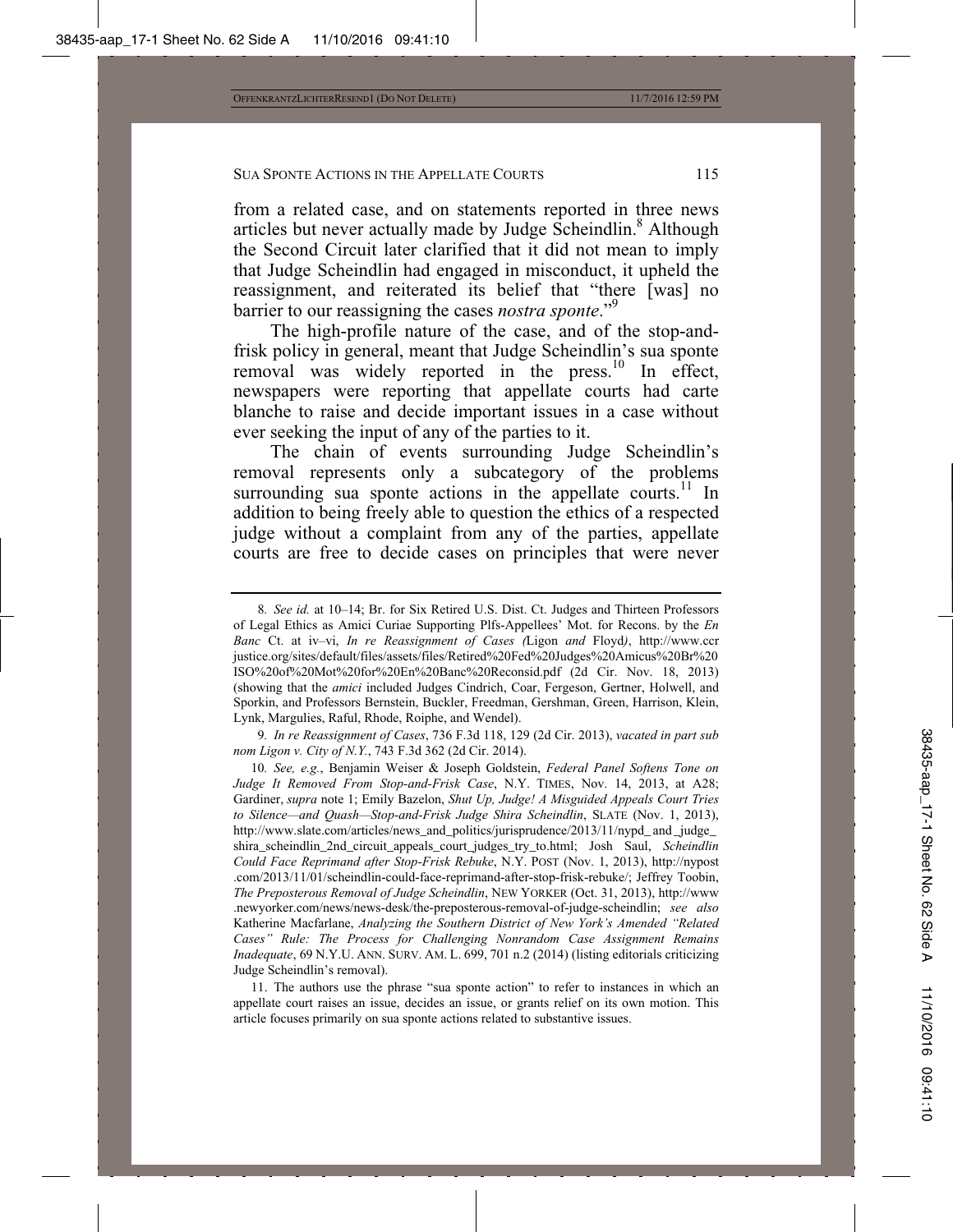argued and grant relief that was not sought by any litigant.<sup>12</sup> Commentators have criticized sua sponte actions on multiple grounds, $^{13}$  most notably on the basis that they deprive litigants of their right to procedural due process.<sup>14</sup>

This article builds on prior scholarship by arguing that allowing an appellate court to reach out and grant relief not requested, based on arguments not made, both disserves the litigants and exercises a power that appellate courts should be loath to use, and by focusing attention on recent cases which highlight the continuing problem. Part II of this Article discusses the historical development of American appellate procedure, including how sua sponte actions derived from equity rather than the common law. Part III reviews current Supreme Court and state court jurisprudence regarding appellate court sua sponte actions. Part IV considers the negative consequences of appellate court sua sponte actions, examining some particularly striking cases and the due process implications of courts making sua sponte decisions. Part V considers some practical reforms to appellate court procedure, designed to mitigate the negative consequences of sua sponte actions.

12*. See* Barry A. Miller, *Sua Sponte Appellate Rulings: When Courts Deprive Litigants of an Opportunity to be Heard*, 39 SAN DIEGO L. REV. 1253, 1280–86 (2002) (listing fifteen grounds on which appellate courts act sua sponte, including a category called "For No Reason at All"). Other types of sua sponte actions on appeal have only recently attracted attention. In particular, nine of the thirteen federal courts of appeals have used a procedure known as "mini" or "informal" en banc review, wherein one panel submits an opinion to the full court for acquiescence in place of formal en banc review. Amy E. Sloan, *The Dog That Didn't Bark: Stealth Procedures and the Erosion of Stare Decisis in the Federal Courts of Appeals*, 78 FORDHAM L. REV. 713, 725–28 (2009); *see also* Steven M. Witzel & Samuel P. Groner, *Mini-En Banc Review in the Second Circuit*, N.Y.L.J., Jan. 7, 2016, at 5, 8. This procedure effectively allows a panel to overrule circuit precedents with no opportunity for the litigants to be heard, and without anyone's knowledge that the practice is even occurring. Sloan, *supra* this note, at 758–59. Informal en banc review is often used in the Second and Seventh Circuits, where the procedure is more common than formal en banc rehearing. *Id.* at 727–28 (noting that, from 1966 to 2007, the Second Circuit employed informal en banc review seventy-one times, and formal en banc review only fifty-two times, and that from 1969 to 2007 the Seventh Circuit used informal en banc review 272 times, and formal en banc review only 196 times).

13*. See, e.g.*, Adam A. Milani & Michael R. Smith, *Playing God: A Critical Look at Sua Sponte Decisions by Appellate Courts*, 69 TENN. L. REV. 245, 262–90 (2002) (providing three criticisms of sua sponte decisions by appellate courts); Miller, *supra* note 12, at 1288–96 (arguing that sua sponte decisions violate due process).

14*. See e.g.* Milani & Smith, *supra* note 13, at 262–71 (arguing that appellate court sua sponte decisions are "inconsistent with fundamental principles of due process"); Miller, *supra* note 12, at 1288–96.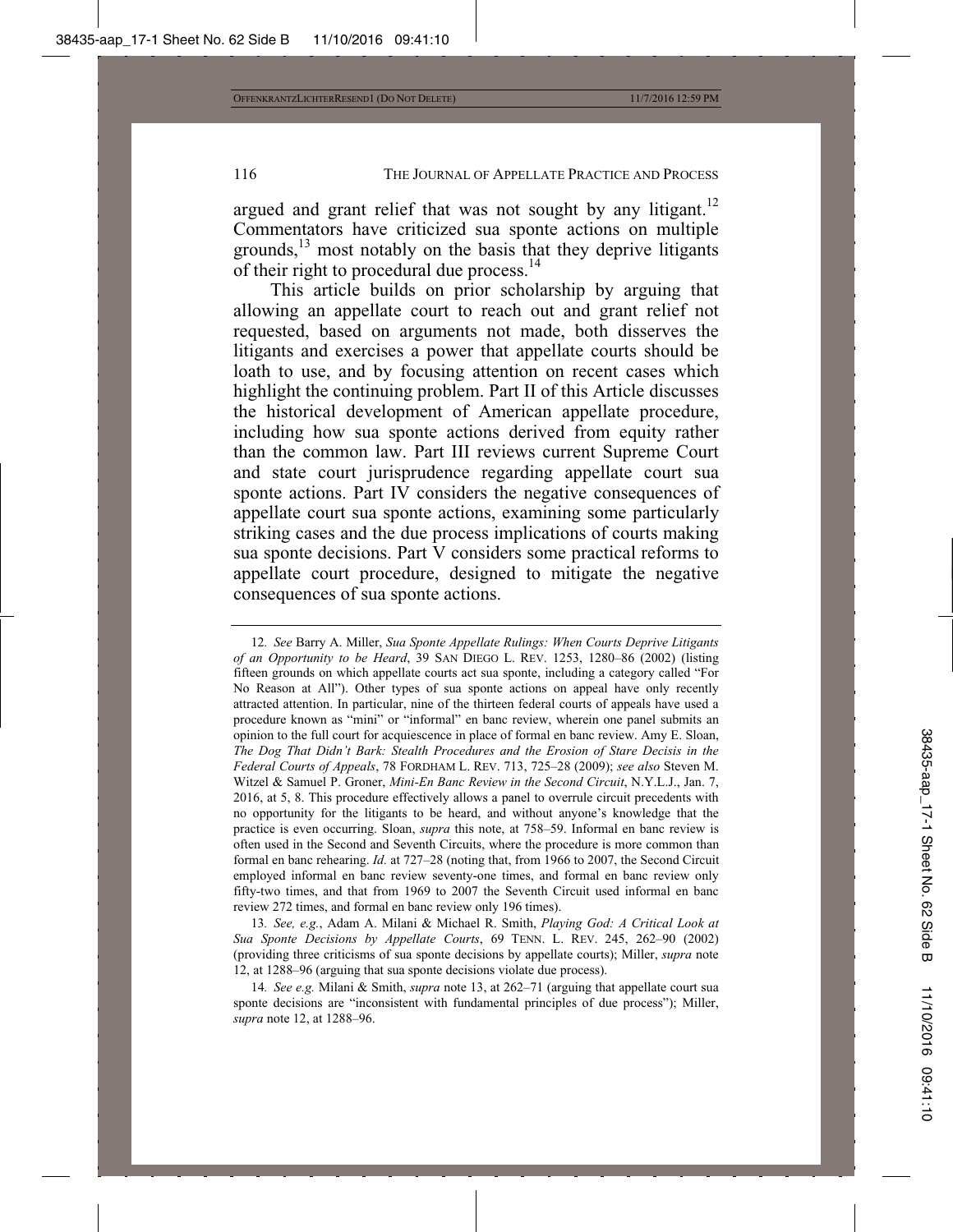#### II. SUA SPONTE ACTIONS IN HISTORICAL CONTEXT

Modern appellate courts derive their power to take actions sua sponte from equity.<sup>15</sup> In the ancient English legal system, the House of Lords, which served as the appellate court in equity, had the power to review any issue of law or fact regardless of whether it was in the record,<sup>16</sup> and could "render any type of judgment it thought justice demanded."<sup>17</sup> By contrast, the principal procedure for appellate review at common law, known as the "writ of error," limited the appellate court's authority to questions of law raised and decided at the trial court level and prevented the appellate court from ruling on any question not reflected in the record.<sup>18</sup> "Appellate courts were not free to raise new issues sua sponte; issues not assigned as error were waived."<sup>19</sup> Trials under the writ of error ultimately reflected the idea of the "adversary process," under which the litigants rather than the court controlled the issues in the case  $^{20}$ 

The writ of error became the primary basis for appellate review early in United States history. Multiple sections of the federal Judiciary Act of 1789 provided for appellate review by writ of error, and Congress later provided that appeals in equity were to be "subject to the same rules, regulations, and restrictions" as writs of error.<sup>21</sup> Thus, "appellate procedure in this country became set in the mold of procedure on writ of error at common law $"$ <sup>22</sup>

17. Martineau, *supra* note \*\*, at 1027 (discussing historic powers of courts of equity).

<sup>15</sup>*. See* Miller, *supra* note 12, at 1263–64 (discussing traditional separation between law courts and courts of equity).

 <sup>16.</sup> ROBERT J. MARTINEAU, MODERN APPELLATE PRACTICE: FEDERAL AND STATE CIVIL APPEALS 5 (1983). *See also* Miller, *supra* note 12, at 1263 (noting that "equity developed flexible procedures to meet the needs of individual cases," including "the device of rehearing, which allowed the court to address new facts or law not originally raised by the parties").

<sup>18</sup>*. Id.* at 1026–28. A related device called a "bill of exceptions" was used if an appellant wanted to raise an issue in the appellate court that was not contained within the trial record. *Id.*

 <sup>19.</sup> Miller, *supra* note 12, at 1263.

<sup>20</sup>*. See* Miller, *supra* note 12, at 1262–63; *see* Martineau, *supra* note \*\*, at 1026–28.

<sup>21</sup>*.* ROSCOE POUND, APPELLATE PROCEDURE IN CIVIL CASES 108 (1941) (citation omitted).

<sup>22</sup>*. Id.*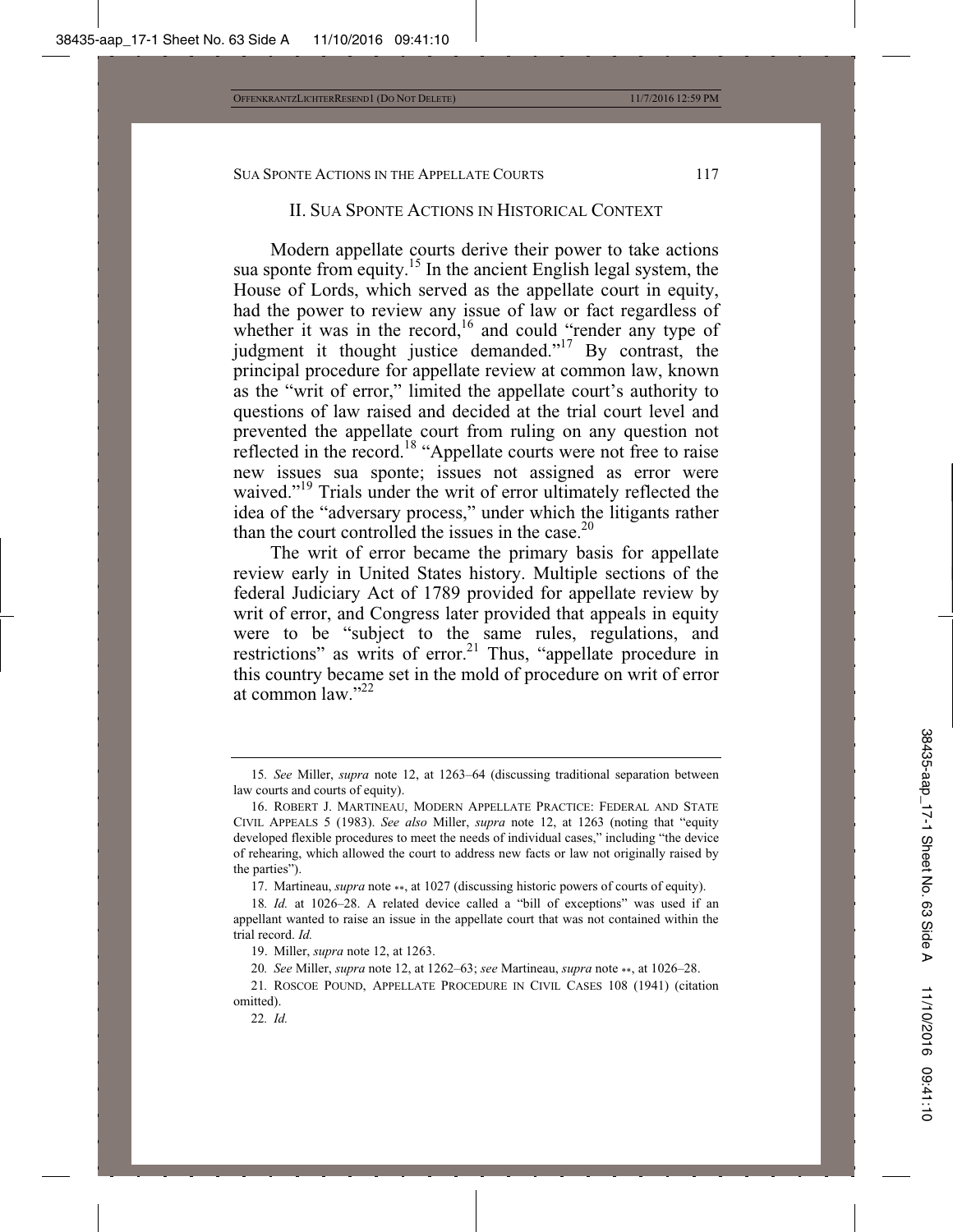Although law and equity have been merged in the federal system and in most state courts, current American appellate procedures still are "overtly based on the principles of writ of error review at common law, rather than the appeal in equity," and therefore emphasize the adversary process.<sup>23</sup> Sua sponte actions, derived as they are from equity, accordingly are incongruous with current principles of appellate review.<sup>24</sup>

### III. JURISPRUDENTIAL APPROACHES TO SUA SPONTE ACTIONS IN THE UNITED STATES SUPREME COURT AND IN STATE COURTS

#### *A. The Supreme Court's Approach*

The Supreme Court has thus far refrained from placing direct limitations on appellate courts' discretion to act sua sponte, although it has provided some loose guidelines for appellate courts to follow. Perhaps the Court is unwilling to criticize or circumscribe this approach because the Court itself routinely raises issues sua sponte.<sup>25</sup> *Singleton v. Wulff*<sup>26</sup> encapsulates the Court's approach towards sua sponte actions in the federal courts of appeals: applying the Gorilla Rule.<sup>27</sup> In *Singleton*, the Court addressed the question of when new issues could be raised and decided in an appellate court, first noting that "[i]t is the general rule, of course, that a federal appellate court does not consider an issue not passed upon below."<sup>28</sup>

 <sup>23.</sup> Miller, *supra* note 12, at 1264; *see also* Hormel v. Helvering, 312 U.S. 552, 556 (1941) ("Ordinarily an appellate court does not give consideration to issues not raised below. For our procedural scheme contemplates that parties shall come to issue in the trial forum vested with authority to determine questions of fact.").

 <sup>24.</sup> Appellate courts are "confused about the power to raise and decide issues *sua sponte*" because of the conflict between law and equity. Miller, *supra* note 12, at 1262–63.

<sup>25</sup>*. See, e.g.*, Kiobel v. Royal Dutch Petroleum Co*.*, \_\_\_ U.S. \_\_\_, 133 S. Ct. 1659 (2013); Nat'l Fed'n of Indep. Bus. v. Sebelius, \_\_\_ U.S. \_\_\_, 132 S. Ct. 2566 (2012).

 <sup>26. 428</sup> U.S. 106 (1976).

 <sup>27.</sup> The term was coined by Professor Martineau, based on the riddle asking "Where does an eight-hundred pound gorilla sleep?" and answering "Anywhere it wants." As Professor Martineau noted, "[t]he judicial application of this rule would be: 'When will an appellate court consider a new issue?'" and "[t]he response is: 'Any time it wants.'" Martineau, *supra* note \*\*, at 1023 n.\*.

<sup>28</sup>*. Singleton*, 428 U.S. at 120. Sua sponte actions are a subgroup of this broader category, which also includes new issues raised on appeal by one of the litigants. *Cf.* Martineau, *supra* note \*\*, at 1054 n.121 ("If a court can consider a question *sua sponte*, the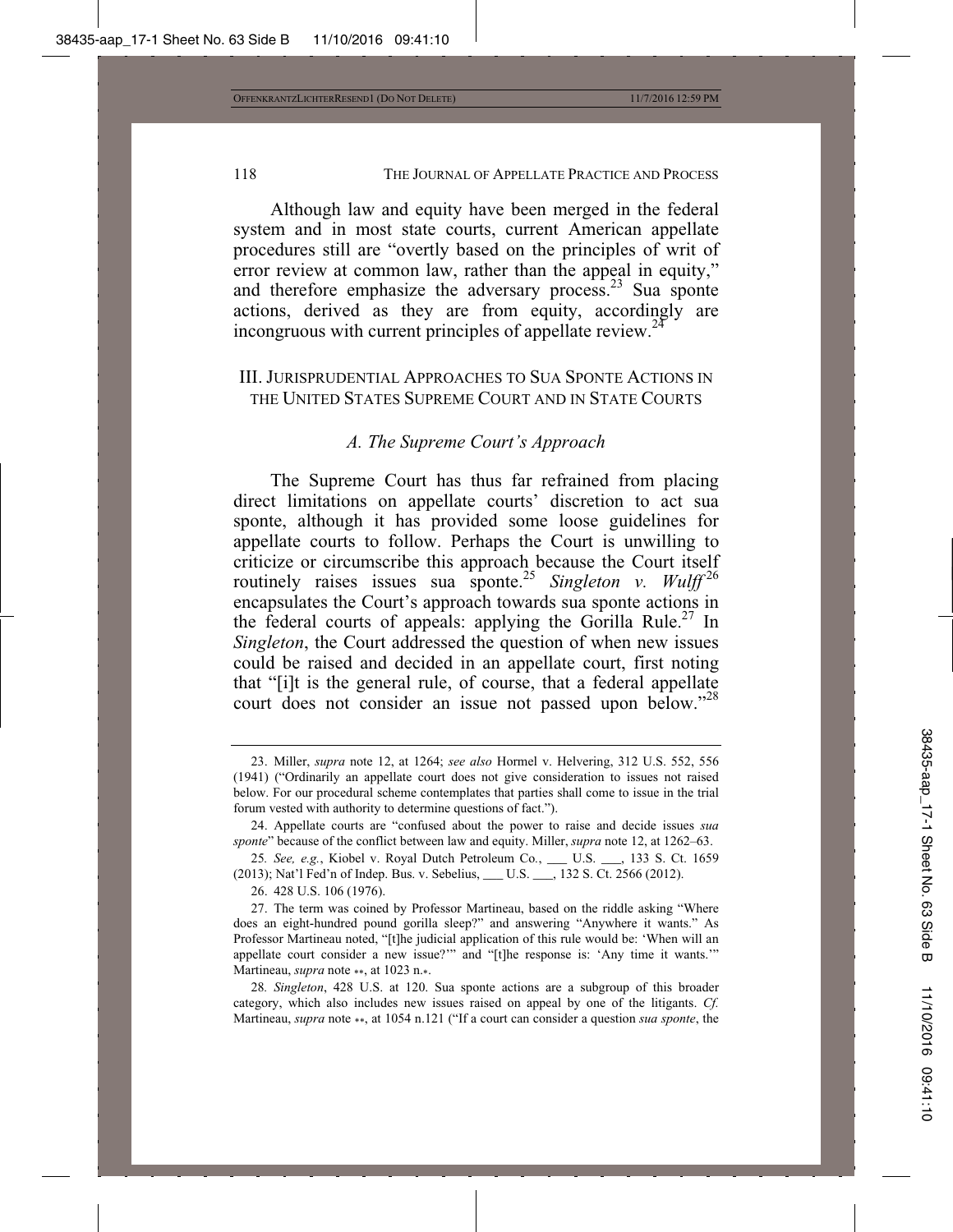However, the Court then acknowledged that "[t]he matter of what questions may be taken up and resolved for the first time on appeal is one left primarily to the discretion of the courts of appeals, to be exercised on the facts of individual cases," and that a court may be "justified in resolving an issue not passed on below, as where the proper resolution is beyond any doubt or where 'injustice might otherwise result.'"<sup>29</sup>

Within the space of two paragraphs, the Supreme Court therefore announced its general rule and abrogated it in favor of the Gorilla Rule: An issue can be raised and decided for the first time on appeal if the answer is beyond doubt, or—reflecting the influence of equity—an "injustice might otherwise result."<sup>30</sup> And the Court recently upheld the Gorilla Rule in *Exxon Shipping Co. v. Baker*<sup>31</sup> stating that "[w]e have previously stopped short of stating a general principle to contain appellate courts' discretion . . ., and we exercise the same restraint today."32

Supreme Court cases addressing sua sponte actions on appeal have been squarely within *Singleton*'s framework. The Supreme Court has held, for instance, that appellate courts deciding pure questions of law may consider relevant precedent not cited by any party at trial.<sup>33</sup> The Court has also ruled that the federal courts of appeals have broad discretion to raise new issues sua sponte. In *United States National Bank of Oregon v. Independent Insurance Agents of America*, 34 for example, although both parties assumed the validity of a particular statute,

- 30*. Id.*; *see also* Miller, *supra* note 12, at 1278–79 (discussing Gorilla Rule).
- 31. 554 U.S. 471 (2008).

32*. Id.* at 487 (citation omitted). The Ninth Circuit had decided that one of Exxon's claims should not have been treated as waived, even though Exxon had raised its argument almost thirteen months after a stipulated motions deadline. The Supreme Court disagreed with the Ninth Circuit's rationale, but agreed with its decision because the Ninth Circuit had discretion under *Singleton* to make it. *Id.* at 485–87.

33*. See Elder v. Holloway*, 510 U.S. 510, 511–12 (1994) ("This case presents the question whether an appellate court . . . must disregard relevant legal authority not presented to, or considered by, the court of first instance. We hold that appellate review . . . is to be conducted in light of all relevant precedents, not simply those cited to, or discovered by, the district court.").

34. 508 U.S. 439 (1993).

question can, of course, be raised by a party. The reverse, however, is not necessarily true.").

<sup>29</sup>*. Singleton*, 428 U.S*.* at 121.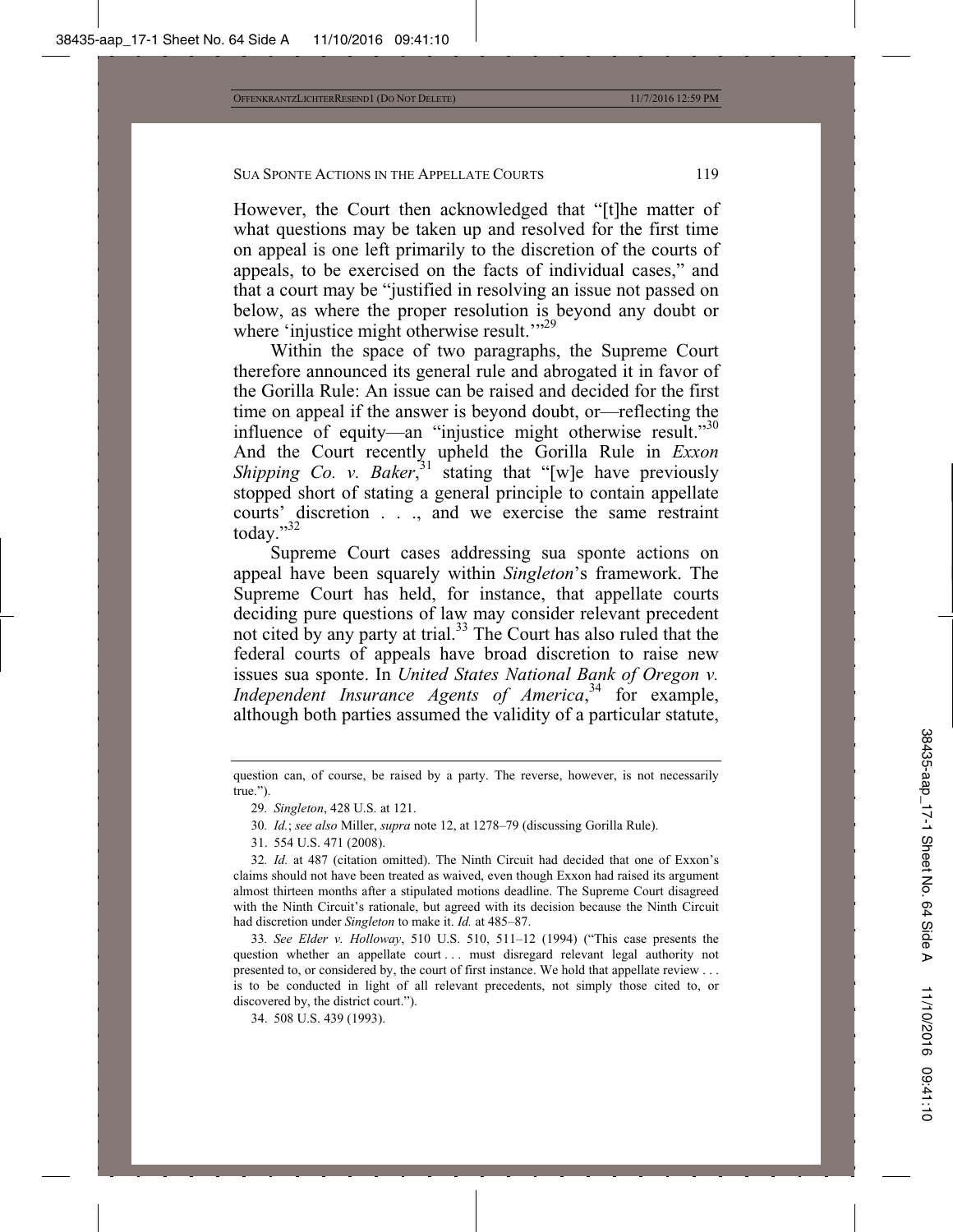the D.C. Circuit sua sponte raised the issue of whether the statute had been repealed, asked the parties to address the issue at oral argument, and ordered supplemental briefing.<sup>35</sup> When neither party took a position on whether the statute was still valid, the D.C. Circuit sua sponte decided that it was no longer in force.<sup>36</sup> The bank argued on certiorari that the D.C. Circuit "lacked the authority to consider whether [the statute] remain[ed] the law and, alternatively, that it had abused its discretion in doing so." $37$ 

Although the Supreme Court reversed the D.C. Circuit on the merits, $38$  it held that "a court may consider an issue 'antecedent to . . . and ultimately dispositive of' [a] dispute before it, even an issue the parties fail to identify and brief."39 Indeed, the Court held that the federal courts of appeals have the ability sua sponte to reframe the issues presented by the parties.40

The *National Bank of Oregon* Court also approved the D.C. Circuit's deciding the issue sua sponte because it gave the parties "ample opportunity to address the issue."41 Similarly, in *Trest v. Cain* the Court indicated a preference for ordering supplemental briefing when a new issue is raised sua sponte, but

41*. National Bank of Oregon*, 508 U.S. at 448. Professors Milani and Smith argue that the holding in *National Bank of Oregon* is "Supreme Court authority for the proposition that an appellate court abuses its judicial discretion when it not only *raises* an issue sua sponte but *decides* that issue without giving the parties an opportunity to address it." Milani & Smith, *supra* note 13, at 290 (emphasis in original). However, it is difficult to reconcile this proposition with cases in which the Court declined to restrict appellate courts' general discretion to raise and decide issues sua sponte. *See* Trest v. Cain, 522 U.S. 87, 92 (1997); *Exxon Shipping*, 554 U.S. at 487.

<sup>35</sup>*. Id.* at 444. The relevant statute had been enacted in 1916 and had been included in the United States Code editions of 1934, 1940, and 1946. However, it was omitted from the 1952 edition, with a note that it had been repealed by Congress in 1918. Despite the apparent repeal, Congress had assumed that the statute remained in force, and amended it in 1982. *Id.* at 441–42.

<sup>36</sup>*. Id.* at 444–45.

<sup>37</sup>*. Id.* at 445.

<sup>38</sup>*. See id.* at 462–63.

<sup>39</sup>*. Id.* at 447 (quoting Arcadia v. Ohio Power Co., 498 U.S. 73, 77 (1990)) (alterations in original).

<sup>40</sup>*. Id.* at 447 (asserting that "[t]he contrary conclusion would permit litigants, by agreeing on the legal issue presented, to extract the opinion of a court on hypothetical Acts of Congress or dubious constitutional principles, an opinion that would be difficult to characterize as anything but advisory"); *see also* Miller, *supra* note 12, at 1277–78 (analyzing *National Bank of Oregon*).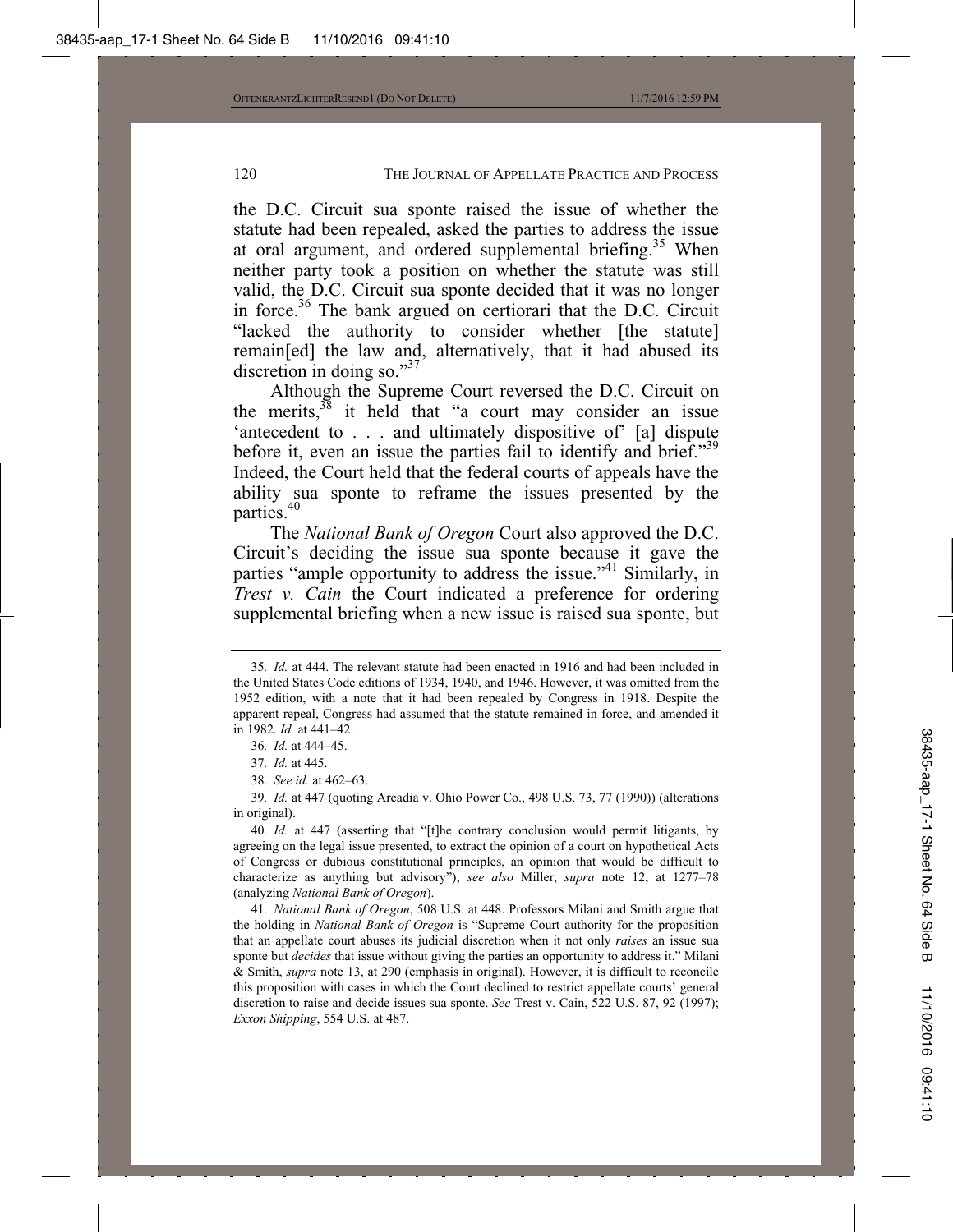stopped short of making supplemental briefing a requirement.<sup>42</sup> In line with *Trest*, the Supreme Court often requests supplemental briefs and additional oral argument when it raises an issue sua sponte.43 Recent examples can be found in *Kiobel v. Royal Dutch Petroleum Co.*, 44 and *National Federation of Independent Business v. Sebelius*, 45 in which the Court raised a jurisdictional issue sua sponte, directed the parties to brief and argue it,<sup>46</sup> and appointed an amicus to advance it when none of the parties indicated support.<sup>47</sup>

Some of the Supreme Court's most important cases have been decided on issues raised sua sponte. The *Erie* Court<sup>48</sup> overturned nearly 100 years of precedent*—*and eliminated an entire category of federal law—without either being asked to do so or giving the parties an opportunity to brief or argue the issue.<sup>49</sup> The Court acted comparably in *Mapp v. Ohio*,<sup>50</sup>

43*. See* Milani & Smith, *supra* note 13, at 298 n.291 (collecting and describing cases in which the Court raised an issue sua sponte, and proceeded to request supplemental briefing, additional oral argument, or both); Miller, *supra* note 12, at 1298 ("[T]he Court itself often directs supplemental briefing on issues it raises sua sponte, either when issuing the order accepting questions for oral argument, or after argument." (footnotes omitted)).

44*.* \_\_\_ U.S. \_\_\_, 133 S. Ct. 1659 (2013).

45. U.S.  $\phantom{0}$ , 132 S. Ct. 2566 (2012). For the most recent example, see the order in *Zubik v. Burwell* directing the parties to file supplemental briefs, which states the issues to be analyzed, sets forth hypothetical questions to be answered, and invites the parties "to address other proposals." Order, *Zubik v. Burwell*, http://www.supremecourt.gov/orders/ courtorders/032916zr\_3d9g.pdf (U.S. Mar. 29, 2016) (Nos. 14-1418, 14-1453, 14-1505, 15-35, 15-105, 15-119 & 15-191); *see also* Zubik v. Burwell, 578 U.S. \_\_\_, 136 S. Ct. 1557, 1560 (2016) (noting that "[i]n light of the positions asserted by the parties in their supplemental briefs," the Court vacated the judgments below and remanded the case)*.*

46*.* Dep't of Health and Human Servs. v. Fla., \_\_\_ U.S. \_\_\_, 132 S. Ct. 604 (2011) (mem.) (directing the parties to brief and argue the question of "[w]hether the suit brought by respondents to challenge the minimum coverage provision of the Patient Protection and Affordable Care Act is barred by the Anti-Injunction Act").

47*. National Federation*, 132 S. Ct. at 2582.

 48. Erie R.R. Co. v. Tompkins, 304 U.S. 64, 80 (1938) (overruling Swift v. Tyson, 41 U.S. 1 (1842), and characterizing it as having invaded rights "reserved by the Constitution to the several states").

49*. See* Milani & Smith, *supra* note 13, at 255–56 (discussing in detail the history of the case and the Court's decision); *see Erie*, 304 U.S. at 82 (Butler, J., dissenting) ("[A]s a general rule, this Court will not consider any question not raised below and presented by

<sup>42</sup>*. See Trest*, 522 U.S. at 92 ("We do not say that a court must always ask for further briefing when it disposes of a case on a basis not previously argued. But often, as here, that somewhat longer (and often fairer) way 'round is the shortest way home."); *see also* Miller, *supra* note 12, at 1298–1300. Coincidentally, the holding in *Trest* was that an appellate court is not required to raise the issue of "procedural default" sua sponte. *Trest*, 522 U.S. at 89; *see also* Milani & Smith, *supra* note 13, at 295–96 (analyzing *Trest*).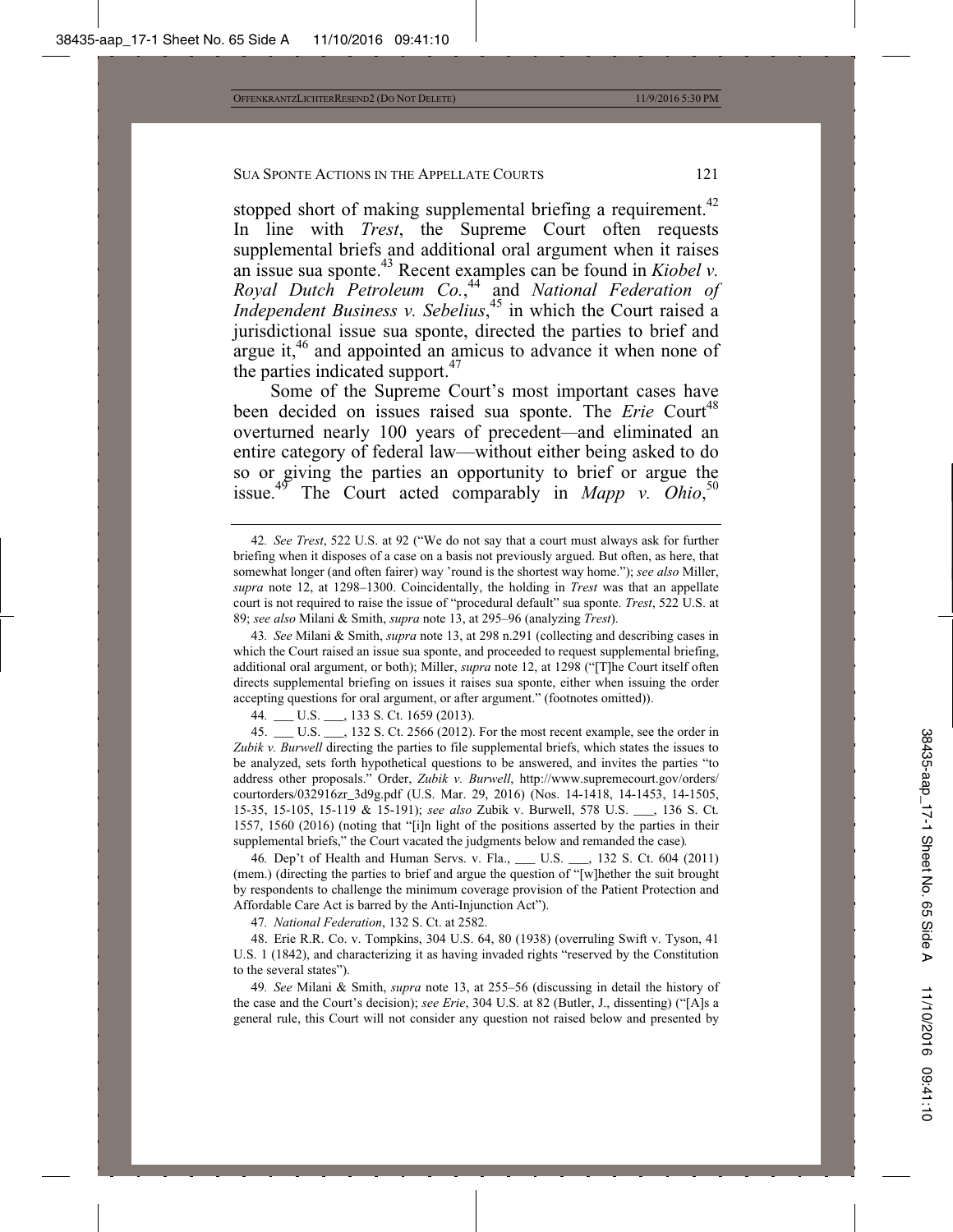applying the exclusionary rule to the states without any briefing or argument on the issue.51 Similarly, in *Kiobel*, which "involved one of the most important, contentious, and dynamic aspects of U.S. foreign relations law,"<sup>52</sup> the Court raised an entirely different issue sua sponte during oral argument, called for further briefing, held the case over to the next term, and ultimately decided it on the basis of that new issue. $53$ 

It bears noting, however, that the Court stated in *Hohn v. United States*<sup>54</sup> that decisions in which "the opinion was rendered without full briefing or argument"—a category that includes decisions on issues raised sua sponte in which the court does not request supplemental briefing—have a lower precedential value.<sup>55</sup> And Justice Souter once suggested that sua sponte decisions should be treated as dicta.<sup>56</sup>

 52. Eugene Kontorovich, Kiobel *Surprise: Unexpected by Scholars but Consistent With International Trends*, 89 NOTRE DAME L. REV. 1671, 1672 (2014). The issue in question was "the ability of foreigners to sue in U.S. courts for extraterritorial violations of customary international law . . . under the Alien Tort Statute (ATS)." *Id.*

 53. *Kiobel*, 133 S. Ct. at 1663 (Roberts, C.J.) (explaining that "[a]fter oral argument, we directed the parties to file supplemental briefs addressing an additional question: 'Whether and under what circumstances the [ATS] allows courts to recognize a cause of action for violations of the law of nations occurring within the territory of a sovereign other than the United States,'" and that after hearing oral argument a second time, the Court would affirm the judgment below "based on [its] answer to the second question").

54. 524 U.S. 236 (1998).

55*. Id.* at 251 (characterizing the Court as "less constrained to follow precedent" in these situations); *accord* Miller, *supra* note 12, at 1292.

56*.* Church of the Lukumi Babalu Aye, Inc. v. City of Hialeah, 508 U.S. 520, 572–73 (1993) (Souter, J., concurring) ("I think a rule of law unnecessary to the outcome of a case, especially one not put into play by the parties, approaches without more the sort of 'dicta . . . which may be followed if sufficiently persuasive but which are not controlling.'"

the petition. Here it does not decide either of the questions presented, but, changing the rule of decision in force since the foundation of the government, remands the case to be adjudged according to a standard never before deemed permissible.") (citations omitted).

 <sup>50. 367</sup> U.S. 643, 654 (1961) (overruling Wolf v. Colorado, 338 U.S. 25 (1949), and holding that "all evidence obtained by searches and seizures in violation of the Constitution is . . . inadmissible in a state court").

<sup>51</sup>*. See Mapp*, 367 U.S. at 672–73 & nn. 4–6 (Harlan, J., dissenting) (discussing the search-and-seizure issue, noting that it was neither the "central" nor "controlling issue in the case, indicating that it had been raised only as a "subordinate" point, and referring to counsel's statement at oral argument that he was not asking the Court to overrule *Wolf*); *see also* Milani & Smith, *supra* note 13, at 257–59 (discussing the history of the case); Miller, *supra* note 12, at 1255 & n.3. Neither party requested that the Supreme Court overrule *Wolf*; an amicus brief filed by the ACLU in support of Mapp included a concluding paragraph requesting that the Court overrule *Wolf*, but did not argue the point. *Mapp*, 367 U.S. at 673 n.5 (Harlan, J., dissenting).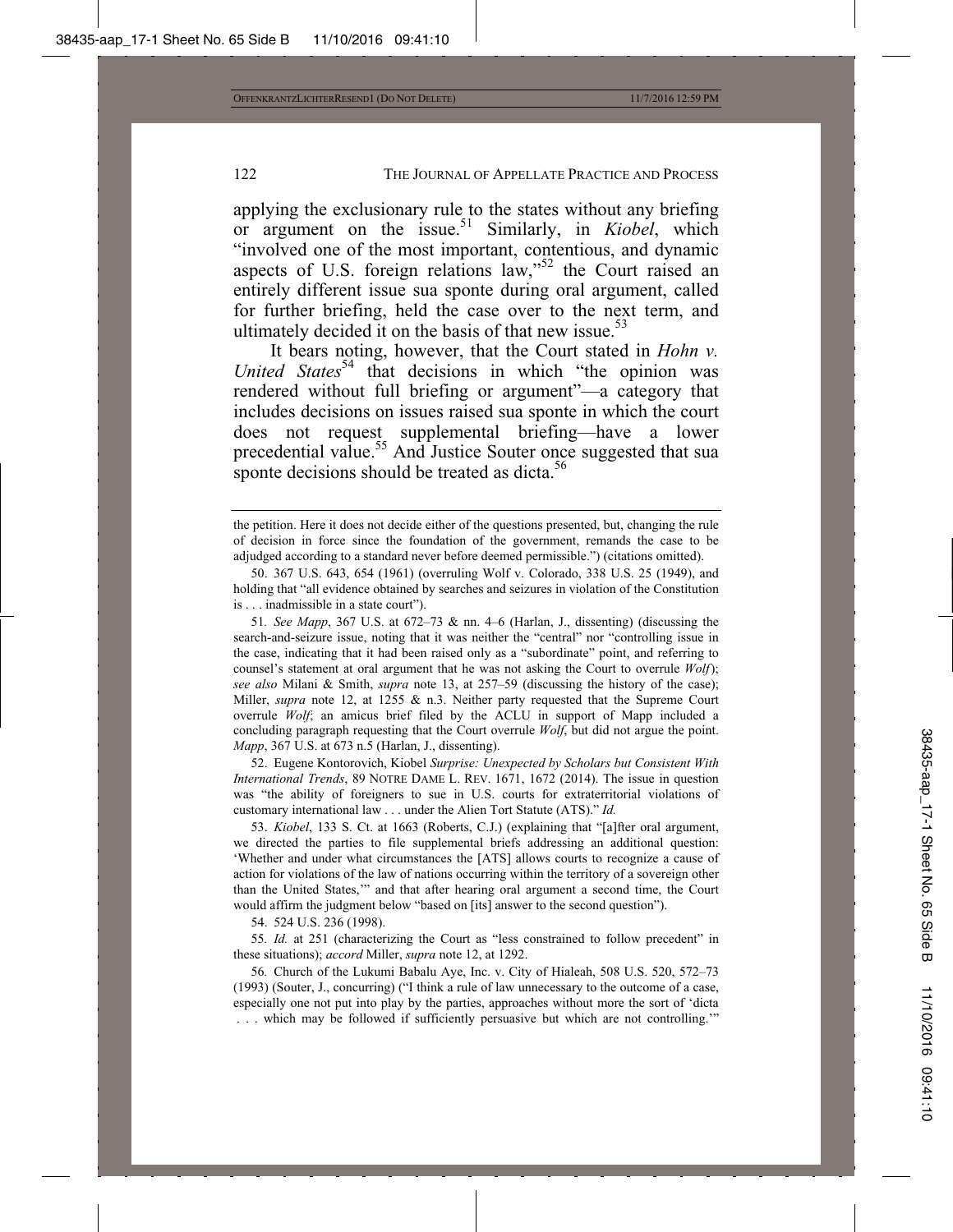In a related phenomenon, individual Justices will sometimes use their opinions to send signals about the sorts of cases that they want to hear in the future.<sup>57</sup> For example, Justices Breyer and Ginsburg signaled recently that they wished to consider the constitutionality of the death penalty, while Justice Kennedy asked to hear a case about solitary confinement,<sup>58</sup> and the Court heard a case in the 2015 term brought in response to a 2012 signal from Justice Alito.<sup>59</sup> This signaling process is analogous to the Court's raising an issue sua sponte and requesting briefing on that issue, the main difference being that cases brought in response to signals have to make their way to the Court through the usual channels.

#### *B. Approaches in the State Courts*

State high courts have taken divergent positions on sua sponte actions by intermediate appellate courts. Some states parallel the Supreme Court and give appellate courts wide discretion to raise issues sua sponte. For example, in *City of*  Seattle v. McCready,<sup>60</sup> the Washington Supreme Court noted that it had "the inherent discretionary authority to reach issues not briefed by the parties if those issues are necessary for decision."61 Other states, in contrast, have preserved the general rule that an appellate court should not raise or decide issues that

<sup>(</sup>quoting Humphrey's Ex'r v. United States, 295 U.S. 602, 627 (1935)). Justice Souter was criticizing a previous rule announced in Emp't Div., Dep't of Human Res. v. Smith, 494 U.S. 872 (1990), which had been decided sua sponte. *See Lukumi Bablu Aye*, 508 U.S. at 572 ("[N]either party squarely addressed the proposition the Court was to embrace [in *Smith*].").

 <sup>57.</sup> *See, e.g.*, Adam Liptak, *With Subtle Signals, Supreme Court Justices Request the Cases They Want to Hear*, N.Y. TIMES, July 7, 2015, at A14.

 <sup>58.</sup> *Id.*

<sup>59</sup>*. Id.* (referring to Friedrichs v. Cal. Teachers Ass'n, 578 U.S. \_\_\_, 136 S. Ct. (2016) (per curiam). Filing *Friedrichs* in response to that signal did not prove to be a winning strategy. *See* Adam Liptak, *Justices' 4–4 Tie Gives Unions Win in Labor Lawsuit*, N.Y. TIMES, Mar. 30, 2016, at A1 (referring to the equally divided Court's affirming of the decision below after Justice Scalia's then-recent death).

<sup>60</sup>*.* 868 P.2d 134 (Wash. 1994) (en banc).

 <sup>61.</sup> *McCready*, 868 P.2d at 138–39 (citations omitted); *see also* State v. Holmes, 315 N.W.2d 703, 707 (Wis. 1982) ("That a court should raise issues sua sponte is the natural outgrowth of the court's function to do justice between the parties. . . . [I]t is well recognized that courts may sua sponte consider legal issues not raised by the parties.") (citation omitted).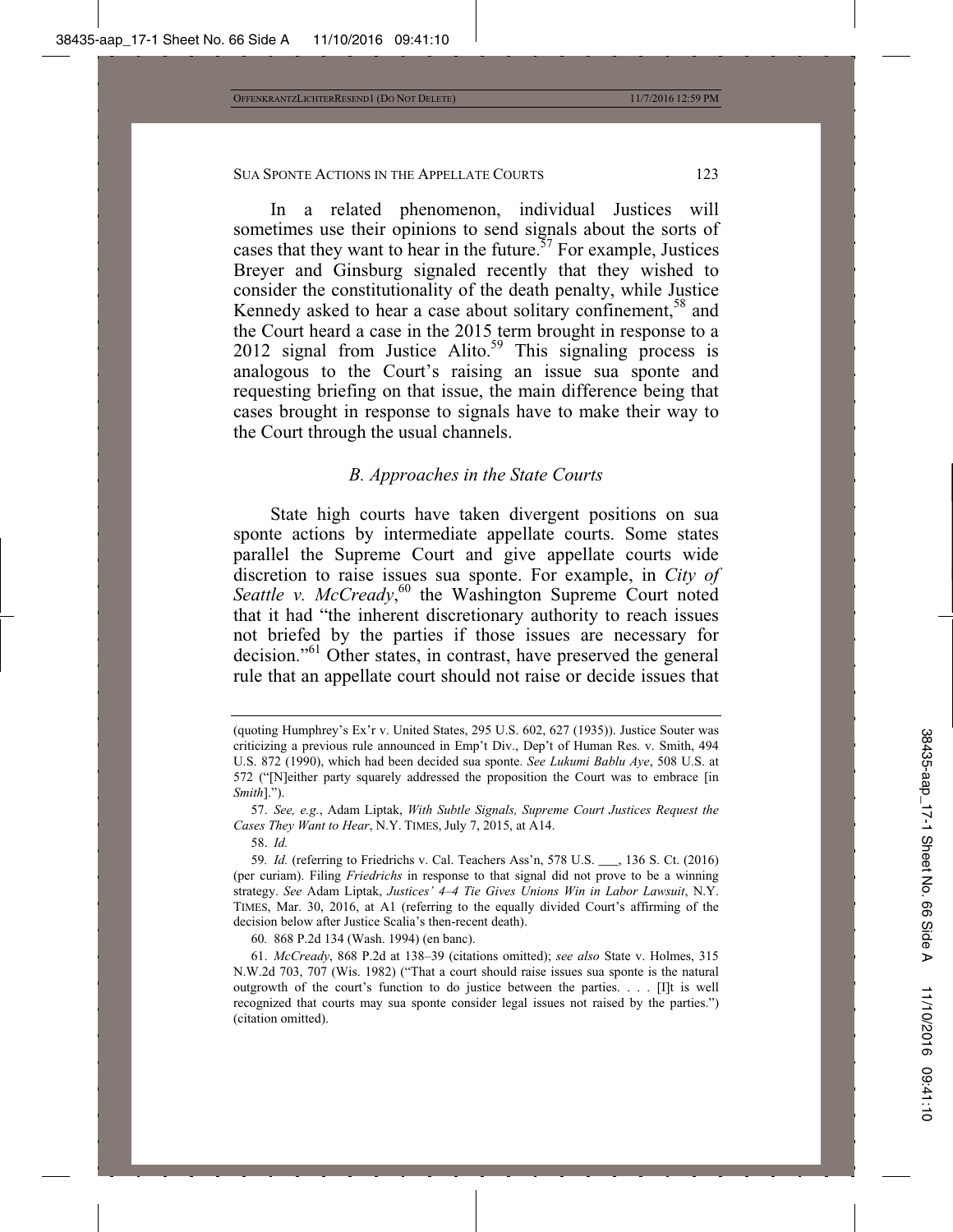were not litigated in the trial court.<sup>62</sup> Indeed, the Pennsylvania Supreme Court recently stated that "when a court decides issues sua sponte, it exceeds its proper appellate function and unnecessarily disturbs the process of orderly judicial decisionmaking."<sup>63</sup> Still others either strongly favor or overtly mandate providing an opportunity for supplemental briefing when a court raises an issue sua sponte.<sup>64</sup>

In general, though, it is difficult to know when a state appellate court (or, for that matter, a federal appellate court) acts sua sponte absent a reference in either the majority opinion or a dissenting opinion noting that it occurred.<sup>65</sup> When this is not the case, evidence often can be found only in motions filed by

63*.* Steiner v. Markel, 600 Pa. 515, 527 (2009).

64*. See e.g.* State v. Curry, 931 P.2d 1133, 1136–37 (Ariz. Ct. App. 1996) (rejecting state's argument that court "should not ask for assistance from the parties" when it raises an issue sua sponte because "the state's argument runs so counter to notions of procedural due process and the status of counsel as officers of the court"); People ex rel. T.D., 140 P.3d 205, 215 (Colo. Ct. App. 2006) (noting that a then-new state appellate rule explicitly allows court to request supplemental briefing when it raises an issue sua sponte, but that practice of requesting supplemental briefs was itself not new), *overruled on other grounds*, People ex rel. A.J.L., 243 P.2d 244 (Colo. 2010) (en banc); Blumberg Assocs. Worldwide v. Brown & Brown of Conn., Inc., 84 A.3d 840, 867–69 (Conn. 2014) (laying out conditions under which an appellate court can raise an issue sua sponte, and stating that when a court does so, it must provide for supplemental briefing).

65*. See* Milani & Smith, *supra* note 13, at 313–14 (pointing out that "most courts that raise issues sua sponte neither declare that they are doing so nor attempt to justify making a decision without input from the parties"); Allan D. Vestal, *Sua Sponte Consideration in Appellate Review*, 27 FORDHAM L. REV. 477, 497–98 (1958). Recently, a spirited dissent asserted that an Arkansas Supreme Court holding broke from the "clear precedent" providing that the court would not raise an issue sua sponte unless it involved subjectmatter jurisdiction in the trial court, and in doing so "overrule[d] a line of cases dating back nearly thirty years." Moore v. Moore, 2016 Ark. 105 at 18 (Wynne, J., dissenting); *see also id.* at 16 (noting that "without the aid of briefs and without having been requested to act, this court overrules itself and reverses the circuit court, which properly followed our longstanding precedent") (Brill, C.J., dissenting).

<sup>62</sup>*. See, e.g.*, Kalil Bottling Co. v. Burroughs Corp., 619 P.2d 1055, 1058 (Ariz. Ct. App. 1980) ("The general rule that an appellate court will not review a question not raised during the trial  $\ldots$  also applies when the appellate court raises, sua sponte, an issue not litigated below") (citation omitted); People v. Hunt, 914 N.E.2d 477, 480 (Ill. 2009) ("'It is established that the theory under which a case is tried in the trial court cannot be changed on review.' . . . This limitation is applicable to both the parties and the reviewing court.") (citation omitted); *but see* Clark A. Donat, Case Note, *Every Attorney Deserves a Second Chance: Consideration of Issues Not Raised at the Trial Court Level in Jones v. Flowers,* 62 ARK. L. REV. 831, 831 (2009) ("Despite the general rule that arguments addressed on appeal must have been raised below, in *Jones v. Flowers* the Arkansas Supreme Court considered an argument that had not been raised and developed at the trial-court level. . . . [T]his action . . . directly conflict[ed] with numerous prior rulings." (footnotes omitted)).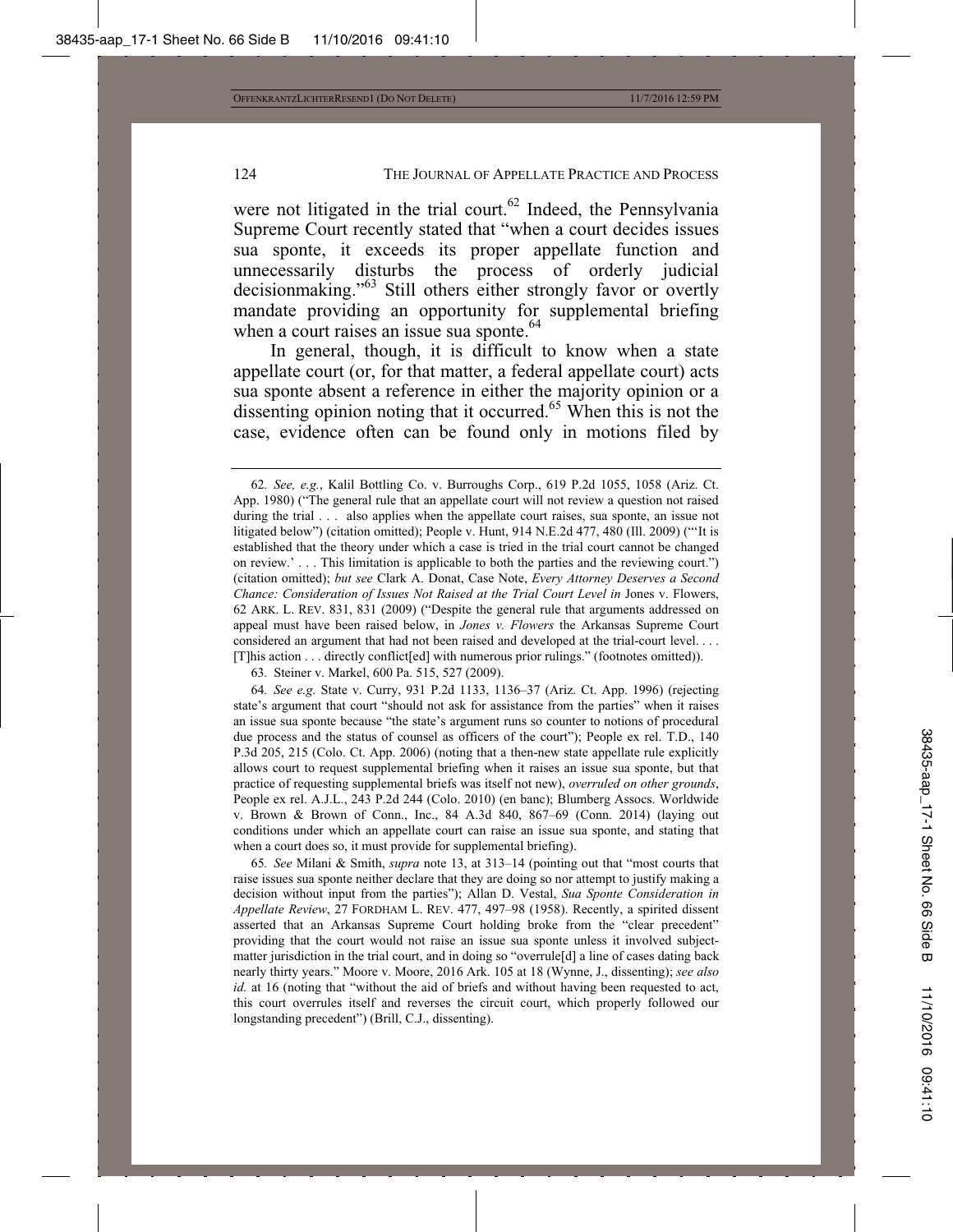litigants aggrieved by the court's action.<sup>66</sup> For example, in *Clark v. Clark*, 67 the appellee filed a motion for reargument complaining that she was "blindsided" when the court sua sponte remanded three cases to a different court and county for trial.<sup>68</sup>

IV. THE CONSEQUENCES OF SUA SPONTE ACTIONS ON APPEAL

The circumstances surrounding Judge Scheindlin's removal, and the outpouring of criticism it prompted, $69$  reinforce the conclusion that "sua sponte decision of new issues has been subject to the gorilla rule of unbridled discretion."<sup>70</sup> This section examines sua sponte actions by intermediate appellate courts in order to show the consequences of the Gorilla Rule: wasted judicial resources, the appearance of untested and erroneous rules of law, and deprivation of litigants' rights to procedural due process.

- 69*. See supra* notes 1–10 and accompanying text.
- 70. Miller, *supra* note 12, at 1288 (footnote omitted).

<sup>66</sup>*. Cf.* Vestal, *supra* note 65, at 497 ("Unless there is a dissenting opinion noting the fact, only the attorneys for the litigants will be aware that the court has decided the case on issues not argued to the court.") (footnote omitted).

 <sup>67. 93</sup> A.D.3d 812 (N.Y. App. Div. 2012).

<sup>68</sup>*. Id.* at 815 (discussing reasons for change of venue to be effected on remand); Amended Notice of Motion for Reargument, or, in the Alternative, for Leave to Appeal to the Court of Appeals at 20 n.4, 25, Clark v. Clark (N.Y. App. Div. 2012) (Nos. 2010-2634 & 2010-8959) (on file with author Offenkrantz, who represented the defendant/appellant in *Clark*); *see also* Misicki v. Caradonna, 909 N.E.2d 1213, 1218 (N.Y. 2009) ("For us now to decide this appeal on a distinct ground that we winkled out wholly on our own would pose an obvious problem of fair play. We are not in the business of blindsiding litigants, who expect us to decide their appeals on rationales advanced by the parties, not arguments their adversaries never made.").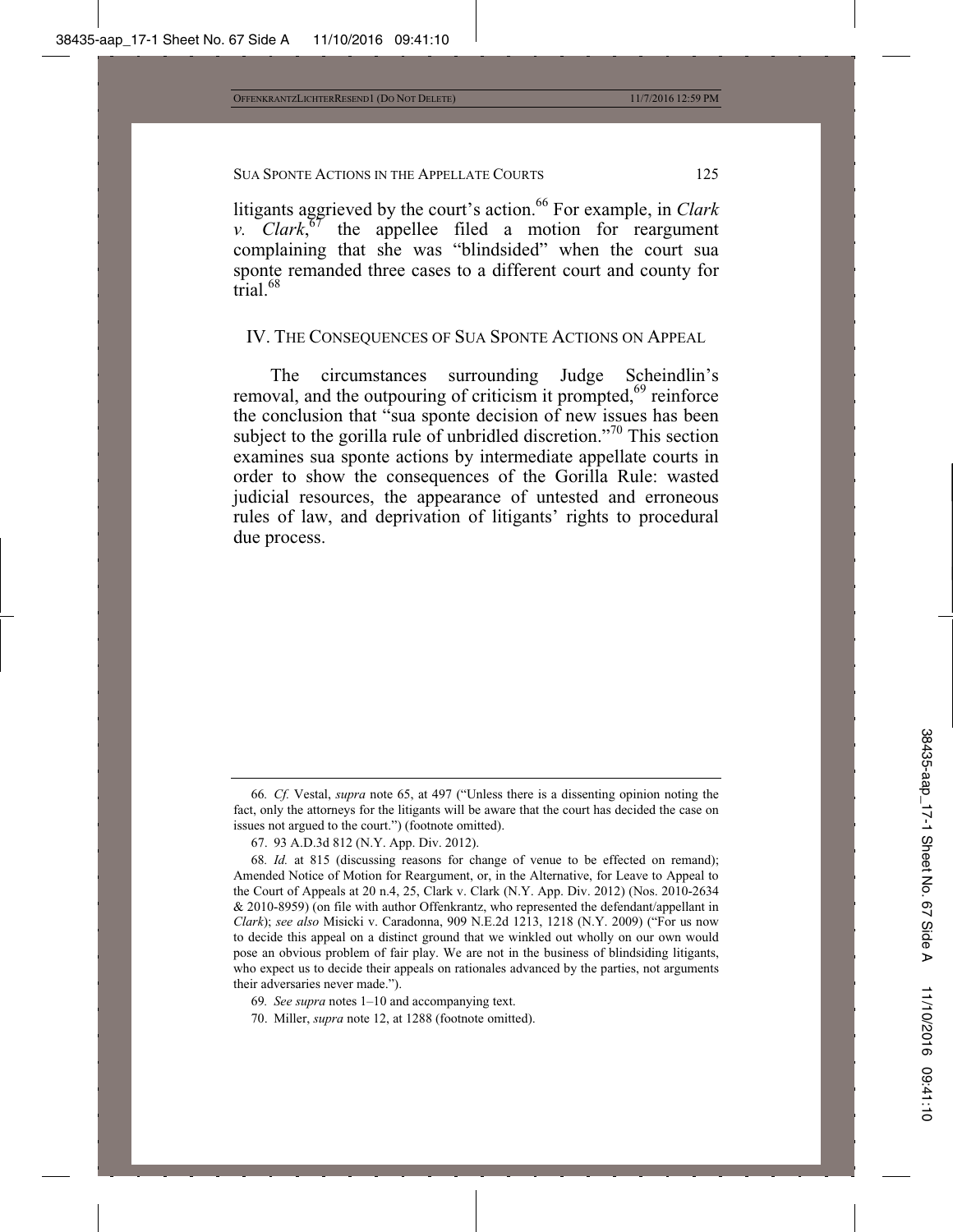#### *A. Appellate Courts Acting Sua Sponte Can Waste Resources, Cause Confusion, and Create Bad Law*

## *I.* Anastasoff v. United States<sup>71</sup>

One argument against sua sponte actions is that they are "an inefficient use of judicial resources,"<sup>72</sup> as exemplified by *Anastasoff*, in which a taxpayer sought a refund for overpayment of federal income taxes. The IRS denied the claim as untimely under *Christie v. United States*, 73 an unpublished opinion in which the Eighth Circuit had earlier "rejected precisely the same legal argument."74 Anastasoff contended that *Christie* was not binding because unpublished opinions were not precedential under Eighth Circuit Rule  $28A(i)$ .<sup>75</sup>

The Eighth Circuit sua sponte declared that the relevant portion of Rule 28A was unconstitutional,<sup>76</sup> applied *Christie* to the facts of *Anastasoff*, and affirmed the district court's denial of the claim.<sup>77</sup> The *Anastasoff* court noted that *Weisbart v.* Department of the Treasury,<sup>78</sup> a then-recent Second Circuit decision "appear[ed] to conflict with *Christie*,"79 but declined to take a stance on whether it would follow *Weisbart* if "not for the

73*.* 1992 U.S. App. LEXIS 38446 (8th Cir. Mar. 20. 1992) (per curiam).

 74. *Anastasoff*, 223 F.3d. at 899. The relevant statute limited refunds to taxes paid within the three years prior to the filing of a claim. Although Anastasoff mailed her claim within the three-year period, it "was received and filed three years and one day after she overpaid her taxes." *Id.*

75*. Id*.

 <sup>71. 223</sup> F.3d 898 (8th Cir. 2000), *vacated as moot*, 235 F.3d 1054 (8th Cir. 2000) (en banc).

 <sup>72.</sup> Milani & Smith, *supra* note 13, at 286 n.213 (quoting Eric D. Miller, Note, *Should Courts Consider 18 U.S.C. § 3501 Sua Sponte?* 65 U. CHI. L. REV. 1029, 1050 (1998)). Milani & Smith provide an excellent detailed analysis of the *Anastasoff* case and its subsequent history. *Id.*

<sup>76</sup>*. Id.* at 899–900 (noting that the law as declared in the decisions made by federal courts "must be applied in subsequent cases to similarly situated parties," and that Rule 28A(i) "purport[ed] to expand the judicial power beyond the bounds of Article III," making it unconstitutional); *see* Milani & Smith, *supra* note 13, at 286 n.213 (noting that the constitutionality of the rule had not been raised by either side).

<sup>77</sup>*. Anastasoff*, 223 F.3d at 905.

 <sup>78. 222</sup> F.3d 93 (2d Cir. 2000).

 <sup>79.</sup> *Anastasoff*, 223 F.3d at 905 n.15.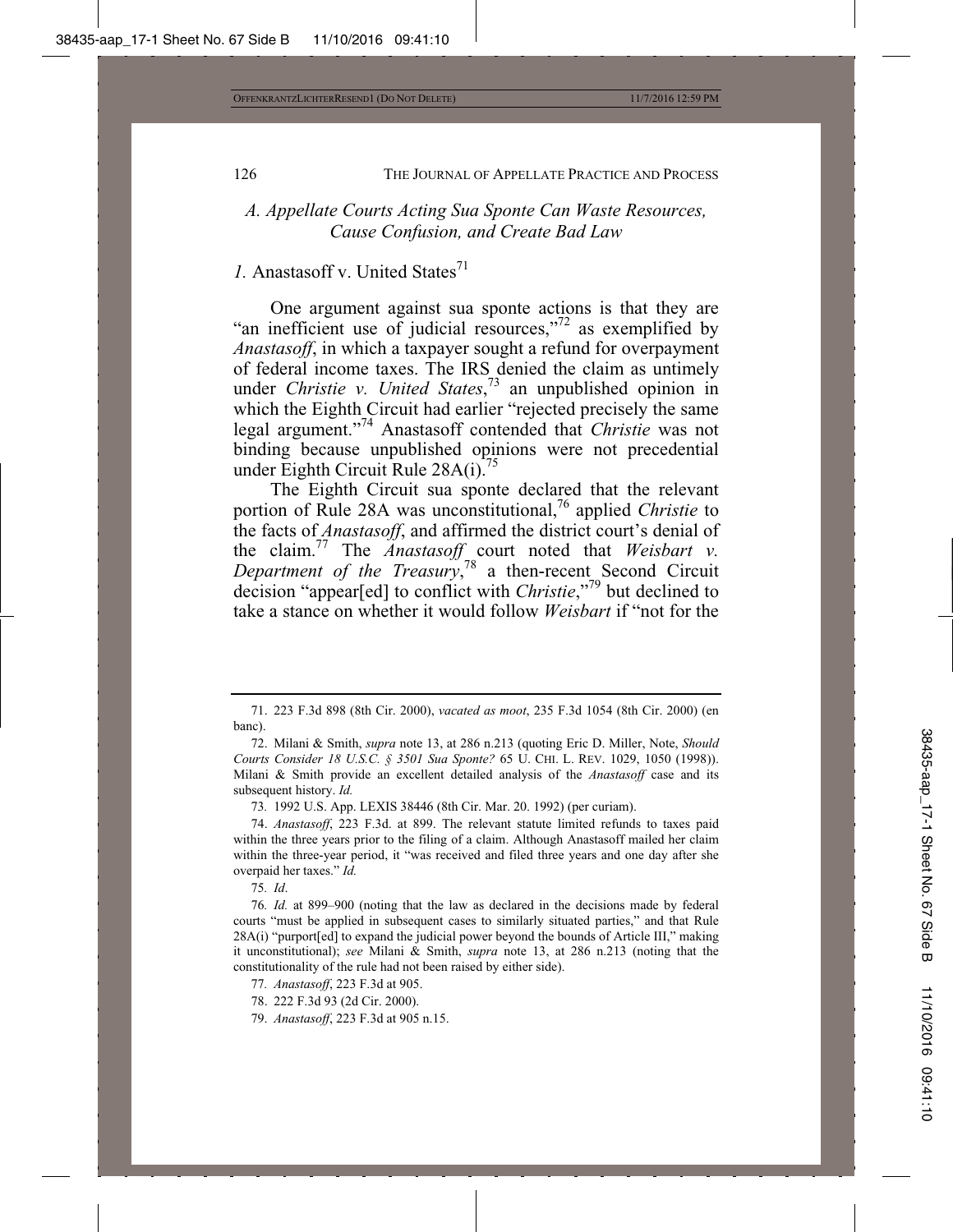conclusive effect of *Christie*."80 The *Anastasoff* court never asked for briefing on the potential impact of *Weisbart*. 81

On rehearing en banc, the Eighth Circuit vacated its decision as moot after the IRS paid Anastasoff's claim and announced its "acquiescence . . . in the rule of *Weisbart* . . . and . . . abandonment of its previous position based on *Christie*."82 Thus, "[t]o put it bluntly, the Eighth Circuit's sua sponte decision on the precedential value of unpublished opinions in *Anastasoff* was an enormous waste of judicial resources."<sup>83</sup>

#### *2.* R & J Holding Co. v. Redevelopment Authority of County of Montgomery<sup>84</sup>

Another sua sponte appellate court action appears in *R & J Holding*, which arose out of a vacated eminent domain proceeding first filed in  $1996^{85}$  and eventually settled in 2014.<sup>86</sup> R & J successfully resisted the condemnation in state court, asserting that the Authority had unlawfully delegated eminent domain power to a developer.<sup>87</sup> R  $\&$  J and a related party later

 83. Milani & Smith, *supra* note 13, at 286 n.213. Milani and Smith argue that "*Anastasoff* shows that courts should consider the efficient use of judicial resources before issuing sua sponte decisions." *Id.* It should be noted, however, that some types of sua sponte actions, such as those on jurisdictional grounds, can help conserve judicial resources. *See* Baker v. Director, U.S. Parole Comm'n, 916 F.2d 725, 726 (D.C. Cir. 1990) (suggesting that "enforce[ing] a strict notice requirement with regard to sua sponte dismissals . . . and mandate[d] reversal for noncompliance with procedural steps dictated by the court" if the plaintiff has failed to state a valid claim "can only lead to a waste of judicial resources"); *but cf.* Hogan v. Consolidated Rail Corp*.*, 961 F.2d 1021, 1027 (2d Cir. 1992) (Pratt, J., dissenting) (opining that dismissal of appeal on jurisdictional grounds wasted judicial resources because it would "likely require two full, virtually identical trials in the district court").

84. 670 F.3d 420 (3d Cir. 2011).

85*. Id*. at 423–24 (summarizing history and characterizing case as "the latest action in a long series of disputes").

 86. *See* Order at 1, *R & J Holding Co. v. Redev. Auth.* (E.D. Pa. Sept. 30, 2013) (No. 06-1671) (directing mediation on remand after appeal). Author Offenkrantz was counsel to the developer defendants in *R & J Holding*, which was settled after this order sent the parties to mediation.

87*. Id.* at 424–25 (noting that agreements between Authority and developer "provided that Authority could initiate condemnation proceedings . . . only when directed to do so," and referring to state-court finding that Authority had given developer "power to determine whether and when to condemn").

<sup>80</sup>*. Id.*

<sup>81</sup>*. See* Milani & Smith, *supra* note 13, at 286 n.213.

<sup>82</sup>*.* Anastasoff v. United States, 235 F.3d 1054, 1055–56 (8th Cir. 2000) (en banc).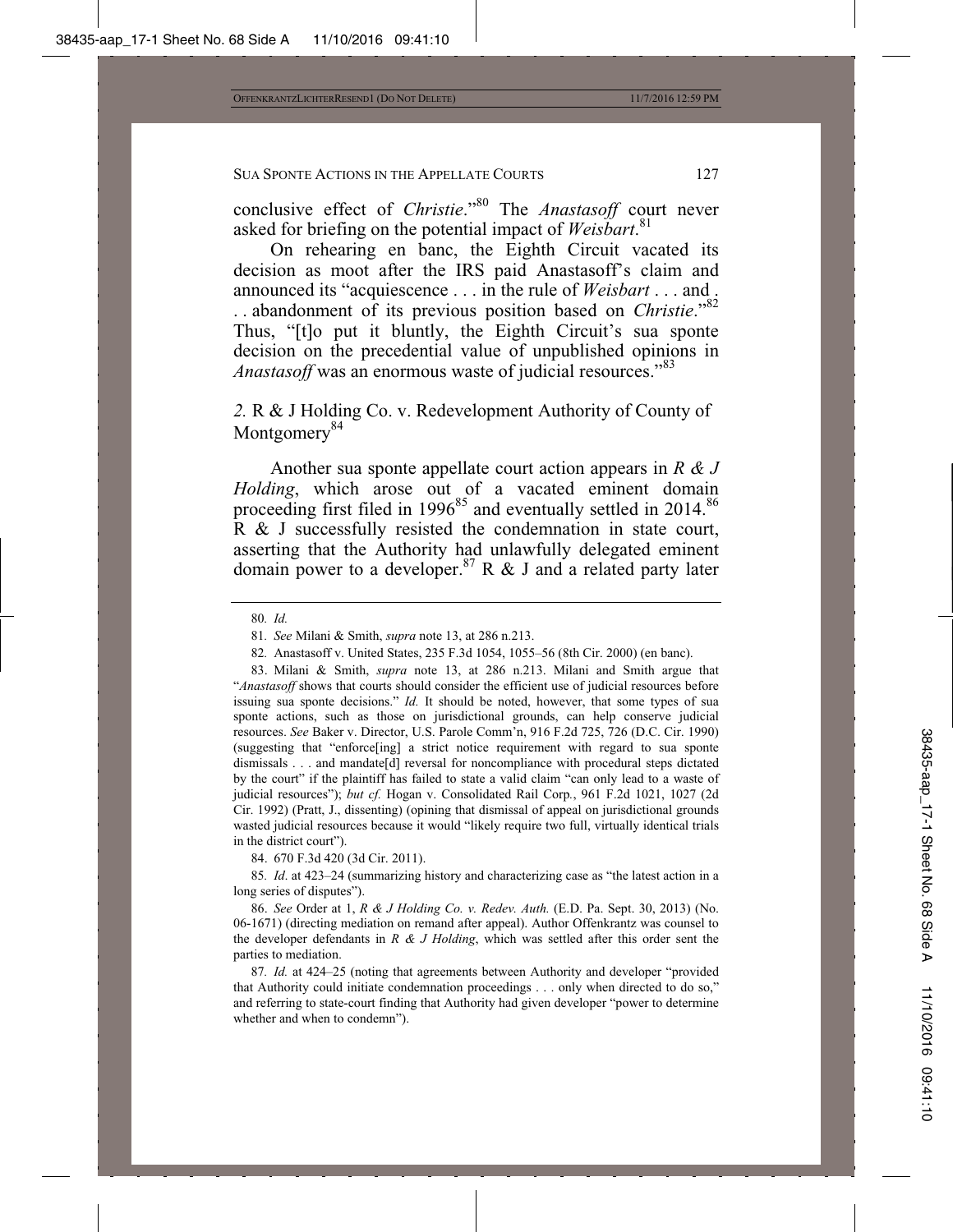unsuccessfully sued the developer and the Authority in federal court, asserting a Fifth Amendment takings claim that was dismissed on jurisdictional grounds as not yet ripe.<sup>88</sup> In further proceedings seeking damages against only the Authority, they filed inverse-condemnation proceedings in state court, 89 but purported at trial and on appeal to "reserve" their Fifth Amendment takings claims for federal court.<sup>90</sup> After nearly ten years of litigation, the state court eventually held that R & J was not entitled to compensatory damages.<sup>91</sup>

R & J brought the reserved takings claim to federal court, where the defendants asserted that it was barred and moved to dismiss.<sup>92</sup> R & J argued that good-faith reliance on *England v*. *Louisiana State Board of Medical Examiners*93 should allow the claim to survive, <sup>94</sup> but the court noted that R & J knew that the claim could have been raised in state court, and granted the motion to dismiss.<sup>95</sup> On appeal, a sharply divided Third Circuit conducted its own research into claim splitting under state law instead of either certifying the question to the Pennsylvania Supreme Court or requesting supplemental briefs, and held that the plaintiffs' attempted *England* reservation "provided notice to

91*. R & J Holding*, 670 F.3d at 426 (noting that the state court "held that the [state statute] does not entitle a prevailing condemnee to compensatory damages").

92*. Id*.

93. 375 U.S. 411 (1964).

94*.* R & J Holding Co. v. Redev. Auth., 2009 WL 4362567, at \*6–\*7 (E.D. Pa. Dec. 1, 2009) (acknowledging R & J's reliance on *England*, but characterizing federal takings claim as indistinguishable from takings claim raised and decided in state court), *rev'd*, *R & J Holding*, 670 F.3d 420, 433 (holding plaintiffs "entitled to a federal forum for their federal claims").

95*. R & J Holding*, 2009 WL 4362567 at \*6, \*7 n.6 (stating that "[p]laintiffs are attempting to re-litigate their takings claim under the federal Constitution—a claim that is not distinct from that litigated under Pennsylvania's state Constitution—by claiming an *England* reservation," and characterizing purported *England* reservation as a "nullity" because "[a]bsent . . . underlying jurisdiction in federal court, there was no basis upon which to invoke a reservation").

<sup>88</sup>*.* R & J Holding Co. v. Redev. Auth., No. Civ.A. 02–CV–09530–L, 2003 WL 22387034, at \*3–\*6 (E.D. Pa. 2003 Oct. 15, 2003).

<sup>89</sup>*. See* Brief of Appellees and Cross Appellants at 2, R& J Holding Co. v. Redev. Auth*.*, 885 A.2d 643 (Pa. Commw. Ct. 2005) (Nos. 0217 CD 2005 & 0352 CD 2005) [hereinafter Appellee/Cross Appellant Brief]. They lost again. *See R & J Holding*, 885 A.2d at 647 (holding that "[p]laintiffs are not entitled to the damages they seek").

<sup>90</sup>*. See, e.g.*, Appellee/Cross Appellant Brief, *supra* note 89, at \*3 n.1 ("Plaintiffs reserve their right . . . to pursue any claims under the Takings Clause . . . in the federal court.").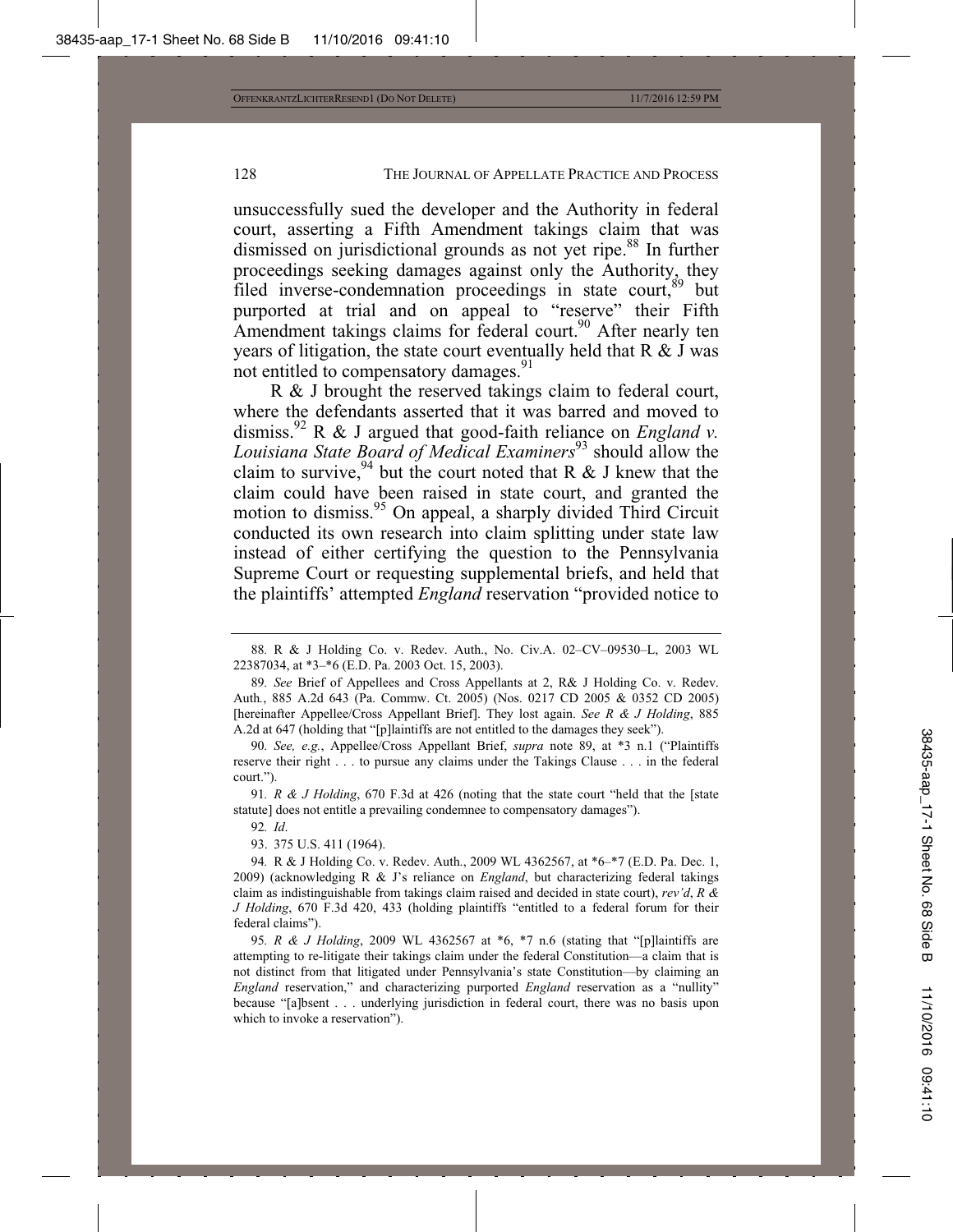Defendants of Plaintiffs' intent to split their state and federal claims"; that "Defendants' failure to object constitute[d] implied consent under Pennsylvania law";<sup>96</sup> and that privity bound the developer defendants to the Authority's silent acquiescence in that action. $97$ 

This sua sponte action by the Third Circuit had real-life consequences. It endorsed second-bite proceedings likely to "deplete the already scarce . . . resources available to cashstrapped state and local governments," which is likely to "frustrate government planning efforts and community development" and "chill appropriate land-use regulation by states, counties, and local municipalities."<sup>98</sup>

# 3. Poyner v. Loftus<sup>99</sup>

Appellate courts acting sua sponte and without the benefits of the adversarial system can and do make serious errors about their jurisdiction's own laws too, as typified by *Poyner*. The plaintiff, a legally blind man, suffered injuries when he fell from

 99. 694 A.2d 69 (D.C. 1997). Milani and Smith discuss this case in detail, using it as an example of the sort of mistake that can occur when an appellate court decides an issue sua sponte. *See* Milani & Smith, *supra* note 13, at 259–61.

<sup>96</sup>*. R & J Holding*, 670 F.3d at 428–29.

<sup>97</sup>*. Id.* at 428 n.5 (concluding that "[e]ither they are in privity and are bound by the Authority's implied consent, or they are not in privity and lack standing to assert the defense of claim preclusion"), 428–29. Yet the plaintiffs' opening appellate brief did not assert that the R & J defendants consented to a reservation and no developer defendant was a party to any proceeding in which an *England* reservation was claimed. *See* Brief for Appellants at 29–30, R & J Holding Co. v. Redev. Auth., 670 F.3d 420 (3d Cir. 2011) (No. 10-1047), 2010 WL 3048269, at \*29–\*30; Appellee/Cross Appellant Brief, *supra* note 89, at \*3 n.1, \*4–\*5 (reserving federal takings claim and describing procedural history); *see also* Robert H. Thomas, *Recent Developments in Regulatory Takings*, 45 URB. LAW. 769, 798 (2013) (critiquing decision).

 <sup>98.</sup> Motion for Leave to File Brief and Brief for Natl. League of Cities, et al. as Amici Curiae Supporting Petitioners at 11, Redev. Auth. v. R & J Holding Co., \_\_\_ U.S. \_\_\_, 132 S. Ct. 2792 (2012) (No. 11-1234). It also created a circuit split. *Compare R & J Holding*, 670 F.3d at 428 ("Regardless of whether Plaintiffs' statement was valid as an *England* reservation, it provided notice to Defendants of Plaintiffs' intent to split their state and federal claims." (citation omitted)), *with, e.g.*, Edwards v. City of Jonesboro, 645 F.3d 1014, 1020 (8th Cir. 2011) ("Edwards did not avoid claim preclusion through the reservation of federal rights . . . filed in the state-court action [because] there is no exception to the full faith and credit statute under which property owners may reserve their federal rights for a later federal suit. . . . [A]nd it follows that Edwards's claims are precluded." (citations omitted)).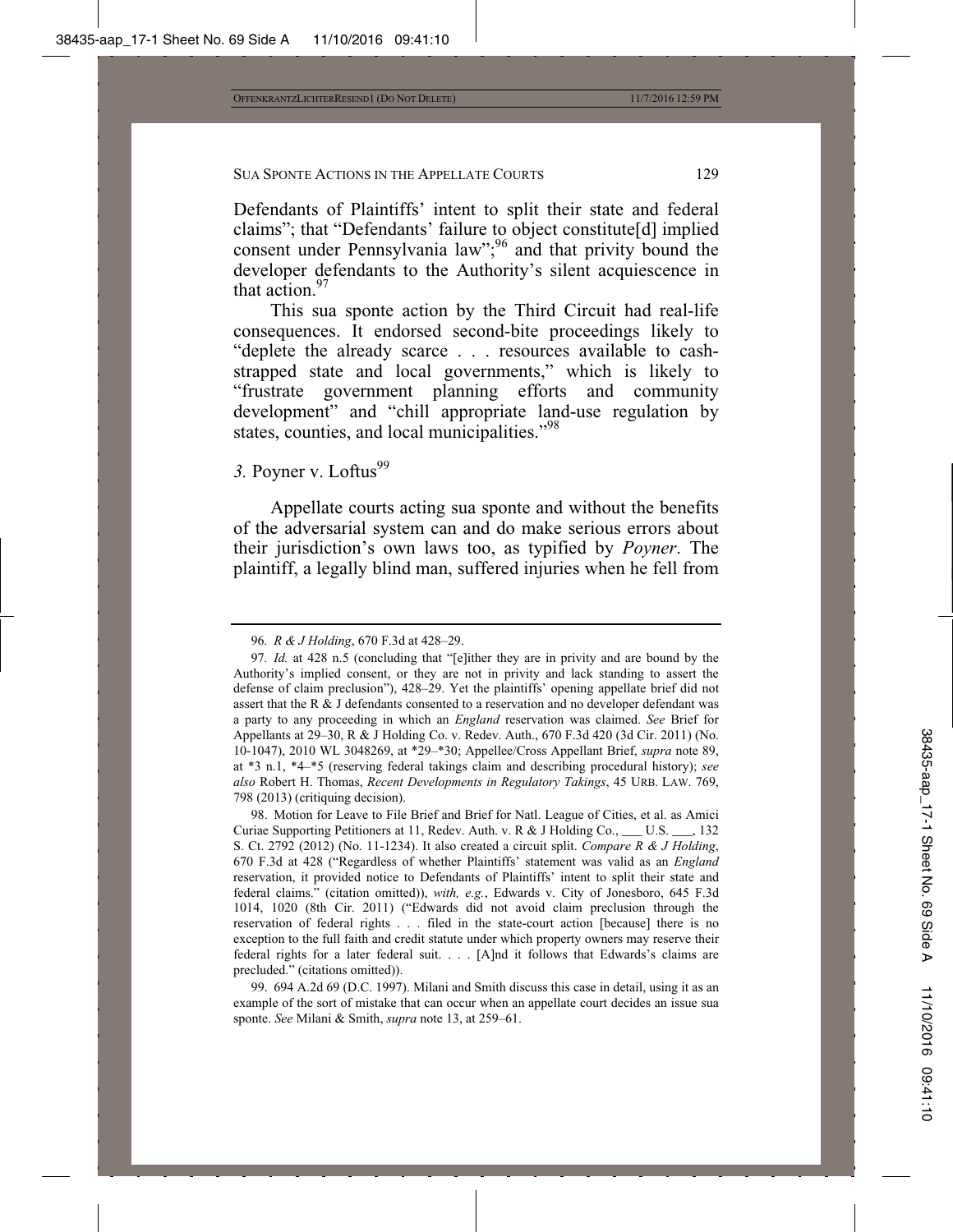an elevated walkway.<sup>100</sup> The plaintiff was using neither a seeingeye dog nor a cane.<sup>101</sup> The defendants moved for summary judgment, arguing among other things that the plaintiff "had been contributorily negligent as a matter of law."<sup>102</sup> The trial court granted the defendants' motion, "conclud[ing] that this was one of those rare cases in which contributory negligence—a defense with respect to which the defendants had the burden of proof—had been established as a matter of law."<sup>103</sup>

On appeal, the plaintiff argued that "it is reasonable *for a legally blind person* . . . as a response to his name being called, [to] turn towards the direction of his caller, reach for the handle and continue his step towards the door."<sup>104</sup> The D.C. Court of Appeals sua sponte broadened this specific question of reasonable behavior into the more general question of whether "on account of [the plaintiff's] visual impairment, his conduct should be tested against a different standard of care."<sup>105</sup> Examining the issue sua sponte and finding no controlling  $\frac{106}{106}$  the court applied a rule from other jurisdictions holding a blind person contributorily negligent as a matter of law if he was not walking with either a guide dog or a cane, and consequently affirmed the defendants' motion for summary judgment.<sup>107</sup> But the court completely ignored the fact that the District of Columbia had passed a "white cane law," stating that a blind person's failure to use a cane or guide dog could not be

106*. Poyner*, 694 A.2d at 71 ("The parties have cited no authority on this issue, and we have found no applicable case law in the District of Columbia.").

107*. Id.* at 72–73 (considering Smith v. Sneller, 26 A.2d 452 (Pa. 1942), a case in which the Supreme Court of Pennsylvania addressed a situation similar to that in *Poyner*); *accord*  Milani & Smith, *supra* note 13, at 260.

<sup>100</sup>*. Poyner*, 694 A.2d at 69–70 (summarizing facts).

<sup>101</sup>*. Id.* at 70, 73.

<sup>102</sup>*. Id.* at 70.

<sup>103</sup>*. Id.* at 71 (paraphrasing conclusions of trial court).

<sup>104</sup>*. Id.* (quoting the appellant) (emphasis in original).

<sup>105</sup>*. Id.*; Milani & Smith, *supra* note 13, at 260 (reporting that, "[f]rom this argument, the appellate court raised a more general issue that was neither raised nor argued by the parties"). The court noted that "[t]he parties have cited no authority on this issue." *Poyner*, 694 A.2d at 71.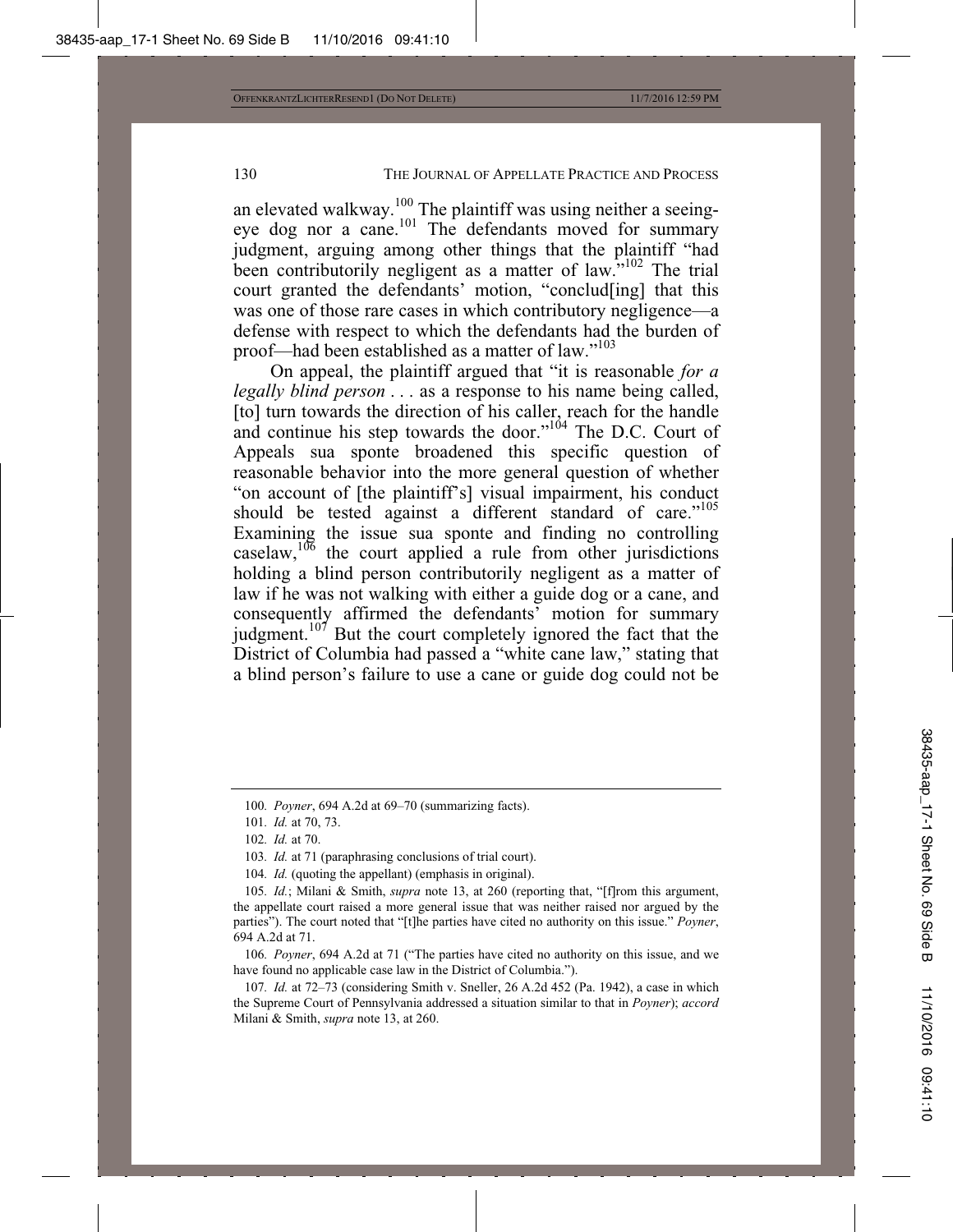used as evidence of contributory negligence, in 1972—a full twenty-five years before *Poyner* was decided.<sup>108</sup>

## *B. Courts Making Sua Sponte Decisions Can Also Deprive Litigants of Procedural Due Process*

The due process implications of sua sponte appellate court decisionmaking have been discussed at length by others.<sup>109</sup> However, the importance of procedural due process to litigants, especially those who fall subject to the Gorilla Rule, means that the topic warrants further discussion here. This section thus provides an overview of the issue that will support a discussion of reforms intended to protect procedural due process when courts act sua sponte.

Procedural due process requires that "deprivation of life, liberty or property by adjudication be preceded by notice and opportunity for hearing appropriate to the nature of the case."110 The Supreme Court has held that, in most cases, "a meaningful opportunity to be heard requires that the hearing occur before the decision is made." $111$  Appellate court actions are "governmental actions that are subject to these due process guarantees."<sup>112</sup>

110*.* Mullane v. Cent. Hanover Bank & Trust Co., 339 U.S. 306, 313 (1950); *accord.* Milani & Smith, *supra* note 13, at 263; Miller, *supra* note 12, at 1289–90; *see also* Lachance v. Erickson, 522 U.S. 262, 266 (1998) ("The core of due process is the right to notice and a meaningful opportunity to be heard." (citation omitted)); Mathews v. Eldridge, 424 U.S. 319, 333 (1976) ("This Court consistently has held that some form of hearing is required before an individual is finally deprived of a property interest." (citations omitted)).

 111. Miller, *supra* note 12, at 1289. The Court has in fact "put the judicial thumb firmly on the side of predeprivation court hearings before a seizure." *Id*. at 1290 (discussing United States v. James Daniel Good Real Prop., 510 U.S. 43 (1993)).

 112. Milani & Smith, *supra* note 13, at 263; *see also* Brinkerhoff-Faris Trust & Savings Co. v. Hill, 281 U.S. 673, 680 (1930) ("The violation [of the Due Process Clause of the Fourteenth Amendment] is none the less clear when [a] result is accomplished by the state judiciary in the course of construing an otherwise valid state statute. The federal guaranty of due process extends to state action through its judicial . . . branch of government." (citation omitted)); *cf.* Stop the Beach Renourishment, Inc. v. Florida Dept. of Envtl. Prot., 560 U.S. 702, 714 (2010) (plurality opinion) (noting, in a takings-clause case, that "[o]ur precedents provide no support for the proposition that takings effected by the judicial

 <sup>108.</sup> Milani & Smith, *supra* note 13, at 260–61 (describing the history of white-cane laws, quoting the relevant statute, and noting that the statute "is not discussed or even cited in the *Poyner* opinion, which suggests that the court completely overlooked it").

<sup>109</sup>*. See, e.g.*, Milani & Smith, *supra* note 13, at 262–71; Miller, *supra* note 12, at 1289– 96.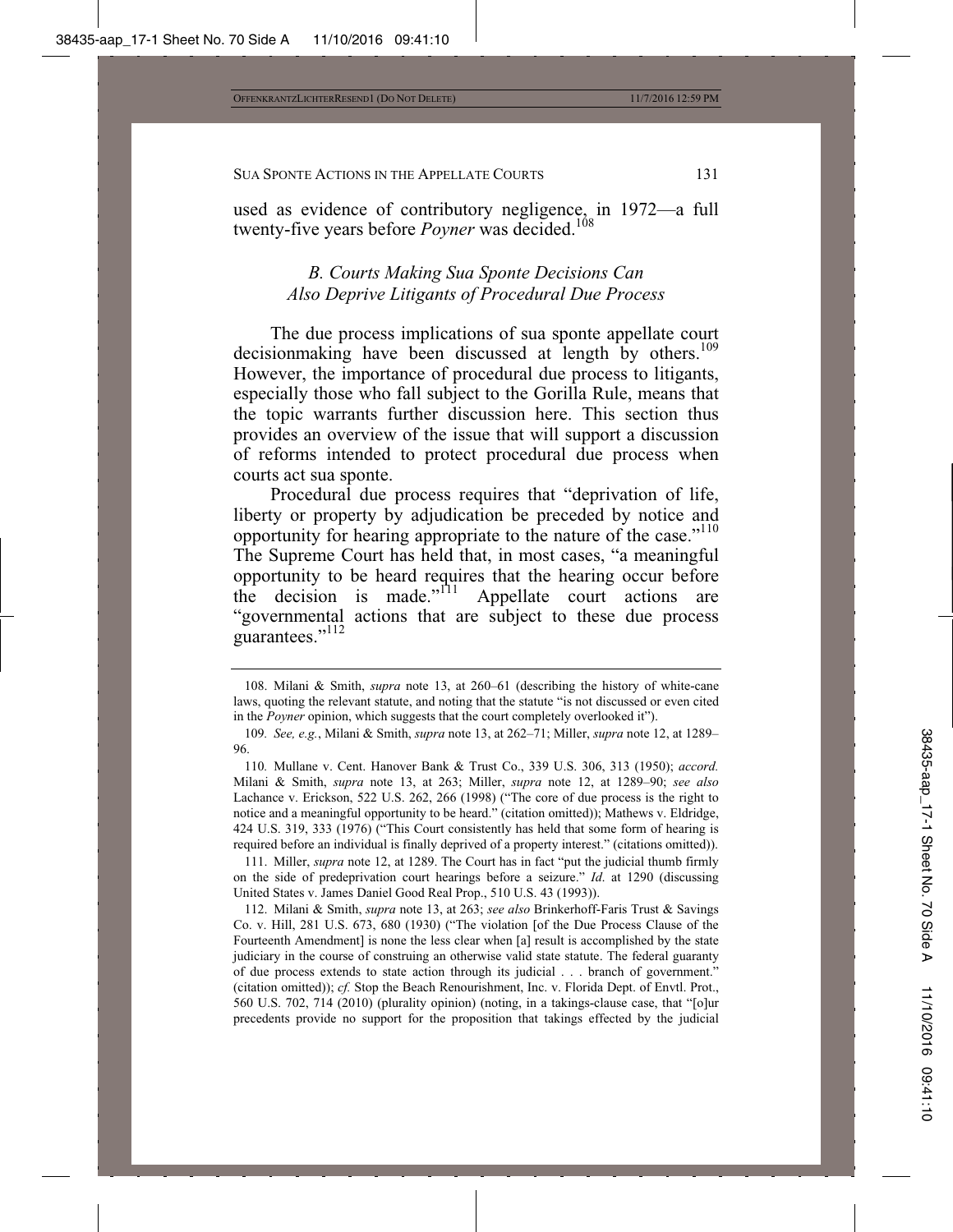Appellate courts contravene due process protections when they decide substantive issues sua sponte, because in doing so they can deprive a party of life, liberty, or property without giving notice or allowing a meaningful opportunity to be heard on the dispositive issues.<sup>113</sup> Indeed, many commentators,<sup>114</sup> as well as state<sup>115</sup> and federal courts,<sup>116</sup> take this position. The Supreme Court has not directly addressed the issue of whether sua sponte appellate court decisions violate due process,<sup>117</sup> but it has addressed related points.<sup>118</sup>

114*. See, e.g.*, Milani & Smith, *supra* note 13, at 262–71 (arguing that appellate court sua sponte decisions are "inconsistent with fundamental principles of due process"); Miller, *supra* note 12, at 1297 ("The Court's analyses in *Mathews v. Eldridge* and *United States v. James Daniel Good Real Property* are fully applicable to sua sponte appellate decisions."); Douglas L. Colbert, *Coming Soon to a Court Near You—Convicting the Unrepresented at the Bail Stage: An Autopsy of a State High Court's Sua Sponte Rejection of Indigent Defendants' Right to Counsel*, 36 SETON HALL L. REV. 653, 694 (2006) ("Deciding 'new' issues not briefed and fully argued is inconsistent with guaranteeing fundamental due process and fairness to litigants and interested parties." (citation omitted)); *see also* D. Scott Crook, *Affirming the Untested—Affirming a Trial Court Based on Issues Raised Sua Sponte*, 14 UTAH B.J. 10, 12 (Oct. 2001) (arguing that appellate courts should "unequivocally prohibit *sua sponte* consideration of issues not raised below" outside of limited exceptions); Vestal, *supra* note 65, at 493 ("When the appellate court considers a matter sua sponte for the first time, it means that the litigants have not been given an opportunity to consider the matter and urge arguments in support of and against the position adopted by the reviewing court.").

115*. See, e.g.*, *Blumberg Assocs*., 311 Conn. at 848 (stating that a threshold requirement when a reviewing court raises an issue sua sponte is that "the parties are given an opportunity to be heard on the issue"); Turner v. Flournoy, 594 S.E.2d 359, 362 (Ga. 2004) ("[T]he parties are blind-sided when an appellate court reaches an issue on its own motion. They have no inkling that the court even thought about such an issue until they receive and read the court's opinion. That is not fair."); *Curry*, 931 P.2d at 1136–37.

116*. See, e.g.*, Perez v. Ortiz, 849 F.2d 793, 798 (2d Cir. 1988) (holding that district court committed reversible error when it dismissed claims sua sponte "without giving plaintiffs notice and an opportunity to be heard"); Stewart Title Guar. Co. v. Cadle Co., 74 F.3d 835, 836 (7th Cir. 1996) (per curiam) ("We have found that *sua sponte* dismissals without [notice of the court's intent to do so and an opportunity to respond] conflict with our traditional adversarial system principles by depriving the losing party of the opportunity to present arguments against dismissal and by tending to transform the district court into a proponent rather than an independent entity." (citations and internal quotation marks omitted)).

 117. Milani & Smith, *supra* note 13, at 263–64; Miller, *supra* note 12, at 1290. *Brinkerhoff-Faris* may be the case that "most closely addresses" this issue, and it "did not hold that sua sponte decisions by appellate courts generally violate due process." Milani & Smith, *supra* note 13, at 264 n.99.

118*. E.g.*, Miller, *supra* note 12, at 1290–93 (discussing cases).

branch are entitled to special treatment, and in fact suggest the contrary" (citation omitted)).

 <sup>113.</sup> Milani & Smith, *supra* note 13, at 263; *see* Miller, *supra* note 12, at 1290.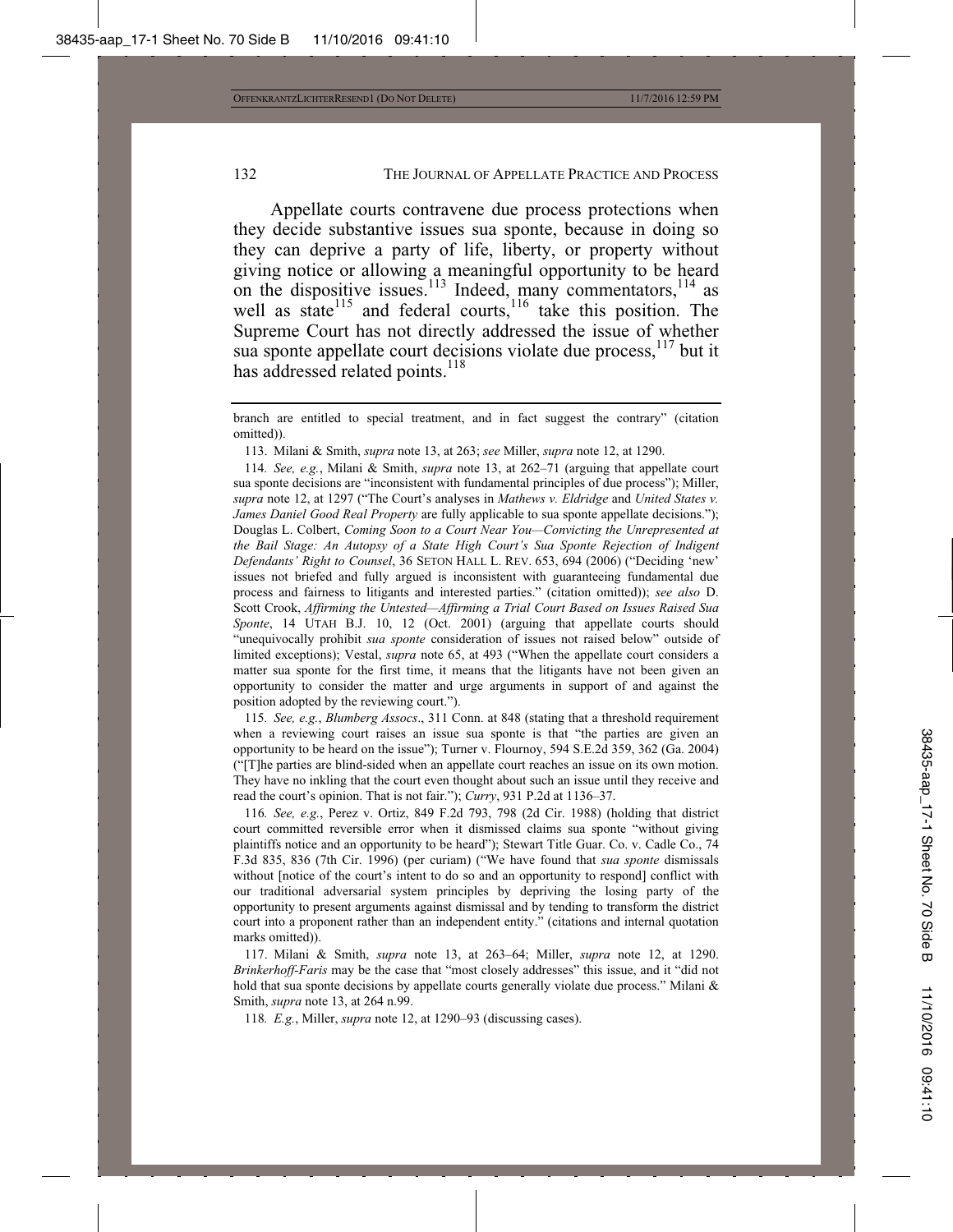In *Mathews v. Eldridge*,<sup>119</sup> the Court laid down a threefactor test for determining the amount of due process required in a particular situation. The factors are (1) "the private interest that will be affected by the official action," (2) "the risk of an erroneous deprivation of such interest through the procedures used, and the probable value, if any, of additional or substitute procedural safeguards," and (3) "the Government's interest, including the function involved and the fiscal and administrative burdens that the additional or substitute procedural requirement would entail."<sup>120</sup>

Applying the *Mathews* factors to sua sponte appellate court decisions compels the conclusion that they can violate due process. Parties have a strong private interest in the result of litigation, and a sua sponte decision denies them the opportunity to pursue this interest.121 As *Poyner* demonstrates, a court acting sua sponte has a higher probability of reaching an erroneous result because it must make a decision without the benefit of the litigants' views.<sup>122</sup> Providing notice and an opportunity to be heard when raising an issue sua sponte—by, for example, ordering supplementary briefing—would not substantially increase the fiscal and administrative burden on the court. Indeed, cases like *Anastasoff* suggest that it might lead to a decreased use of judicial resources.<sup> $123$ </sup>

Also apposite is *Nelson v. Adams USA, Inc.*,<sup>124</sup> in which the Court held that a district court violated due process when it "added a defendant and entered judgment without giving the defendant an opportunity to file a responsive pleading."<sup>125</sup> The Court further stated that the "opportunity to respond" is

 <sup>119. 424</sup> U.S. 319 (1976).

<sup>120</sup>*. Id.* at 335 (citation omitted).

 <sup>121.</sup> Miller, *supra* note 12, at 1290.

 <sup>122.</sup> *Id.*; *see supra* notes 99–108 and accompanying text; *see also Turner*, 594 S.E.2d at 362 ("[W]hen we decide an issue sua sponte, we invite error because the issue has not been fleshed out fully; it has not been researched, briefed and argued by the parties.").

<sup>123</sup>*. See generally supra* notes 71–83 and accompanying text (discussing *Anastasoff*).

 <sup>124. 529</sup> U.S. 460 (2000).

 <sup>125.</sup> Miller, *supra* note 12, at 1291–92 (analyzing *Nelson*); *see also Nelson*, 529 U.S. at 471 (pointing out that "judicial predictions about the outcome of hypothesized litigation cannot substitute for the actual opportunity to defend that due process affords every party against whom a claim is stated").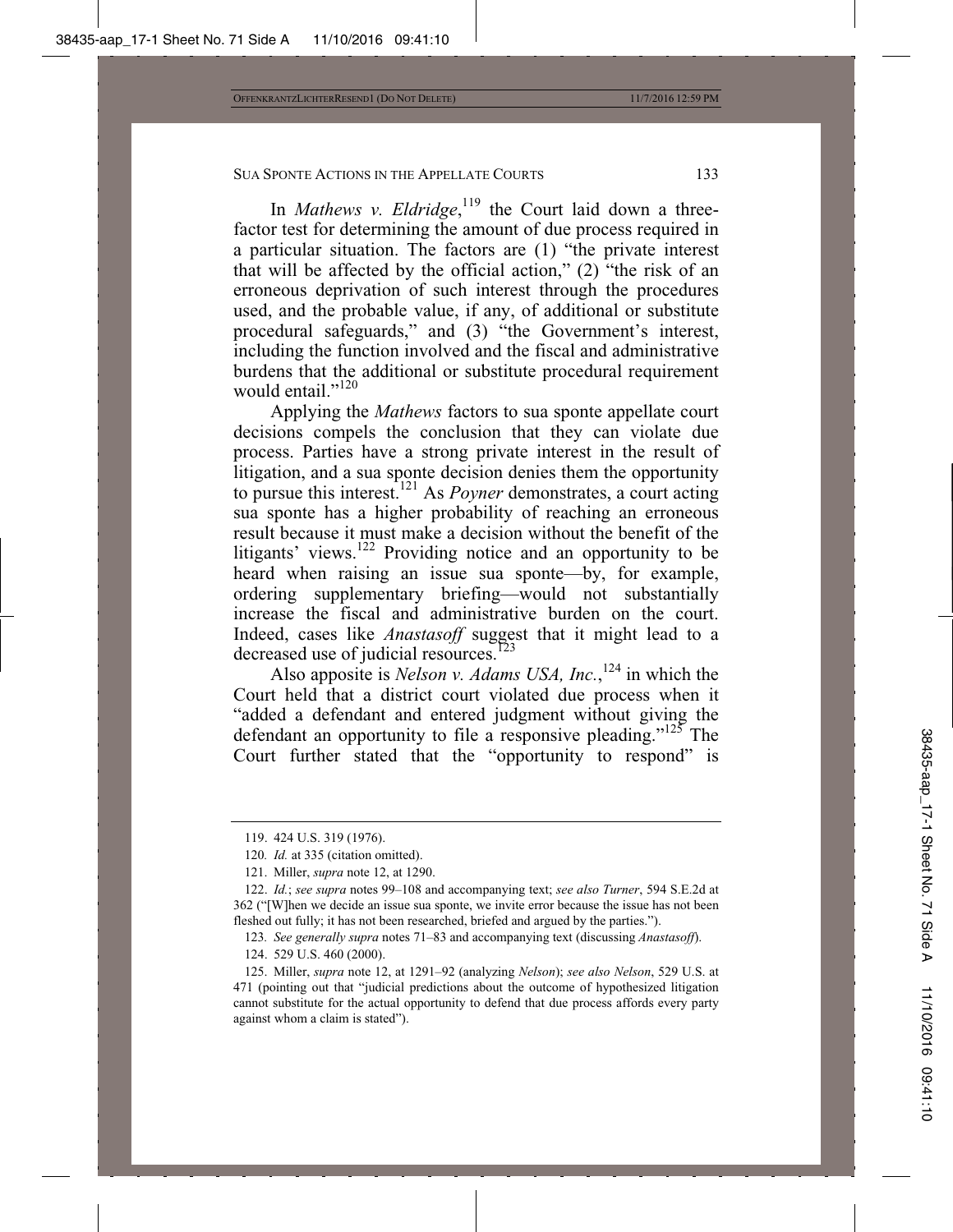"fundamental to due process," $126$  and that "a prospective party cannot fairly be required to answer an amended pleading not yet permitted, framed, and served."127 Appellate courts' sua sponte decisions are analogous to the district court's amended judgment in *Nelson* and therefore also violate due process,<sup>128</sup> because,

[j]ust like the defendant in *Nelson*, the losing party in an appeal decided sua sponte only learns of the legal theory deemed controlling by the court when judgment is entered and never has an opportunity to rebut the court's reasoning on whether, or how, that theory should apply.<sup>1</sup>

#### V. RECOMMENDED CHANGES

Something must be done in order to both mitigate the negative consequences associated with sua sponte decisions and provide litigants with stronger due process protections. At the same time, any solution must take into account the fact that there are instances in which sua sponte actions may be warranted.<sup>130</sup>

The authors first propose, in the interest of aiding accountability, that courts should state when they act sua sponte. Courts very rarely reveal in their opinions when they act sua sponte. $^{131}$  Indeed,

[w]hen an appellate court decides a case upon matters not urged by the litigants in that court, it may simply avoid mention of the shift in the basis . . . . Unless there is a dissenting opinion noting the fact, only the attorneys for the

 <sup>126.</sup> *Nelson*, 529 U.S. at 466.

<sup>127</sup>*. Id.* at 467.

 <sup>128.</sup> Milani & Smith, *supra* note 13, at 270.

 <sup>129.</sup> *Id.* at 270; *see also* Vestal, *supra* note 65, at 493 (pointing out that sua sponte action "means that the litigants have not been given an opportunity to consider the matter and urge arguments in support of and against the position adopted by the reviewing court").

 <sup>130.</sup> It is, for example, widely accepted that courts have the power to raise sua sponte subject matter jurisdiction and similar "prudential issues that are related to the courts' power to act and related issues such as standing, capacity, and ripeness." Miller, *supra* note 12, at 1280.

 <sup>131.</sup> Milani & Smith, *supra* note 13, at 313–14 (noting that "most courts that raise issues sua sponte neither declare that they are doing so nor attempt to justify making a decision without input from the parties," and that "a study of 112 decisions issued by a state supreme court during a one-year period showed that sixteen of the opinions ruled on issues not raised by the parties, but only three of the cases (two majority and one dissenting opinion) mentioned this") (footnote omitted).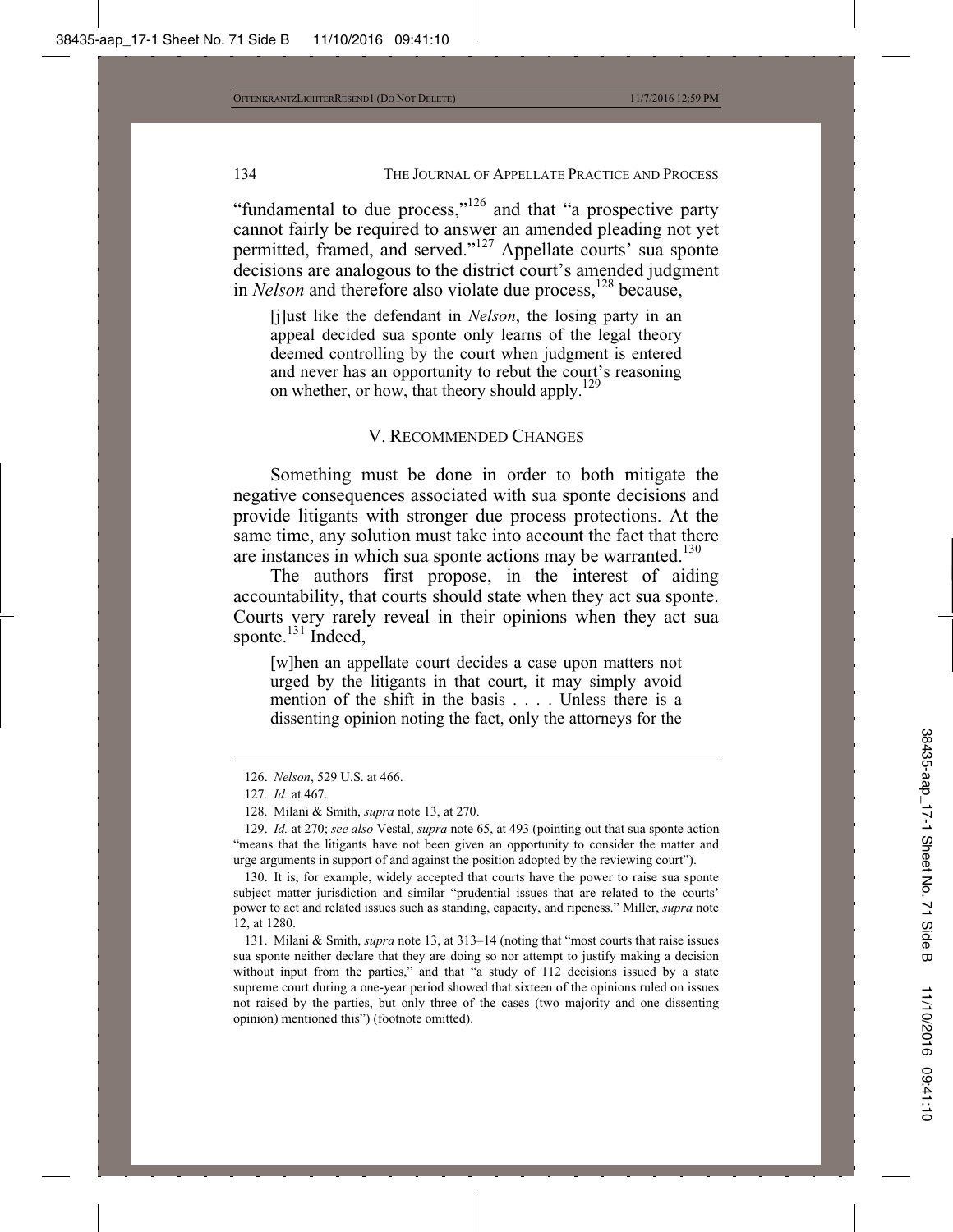litigants will be aware that the court has decided the case on issues not argued to the court.

This raises a serious conundrum in light of both the Court's indication in *Hohn* that decisions reached without full briefing and argument have a lower precedential value than others and Justice Souter's concurrence in *Church of the Lukumi* suggesting that such decisions may not be fully precedential.<sup>133</sup> Parties (or, indeed, courts raising an issue sua sponte) will have trouble arguing that a sua sponte decision should be entitled to less precedential weight if they have no indication that the decision was made sua sponte.<sup>134</sup> This article's first recommendation therefore is that appellate courts should explicitly note in their opinions when they decide an issue sua sponte.<sup>135</sup>

Because there are serious procedural due process concerns when a court raises and decides issues sua sponte, the parties must receive notice and an opportunity for comment when it occurs. Yet *Singleton* and *Exxon Shipping* indicate the Supreme Court's continued desire to give courts broad discretion to raise issues sua sponte. The authors believe that the best way to provide stronger due process protections to parties, reduce the frequency of errors, and keep the judicial system operating squarely within the adversarial model without overly cabining appellate courts' discretion, would be amending the Federal Rules of Appellate Procedure<sup>136</sup> to provide that

[n]o Judgment or Order of a District Court appealed to a Court of Appeals shall be reversed, affirmed, or modified by the Court of Appeals on grounds other than those

 <sup>132.</sup> Vestal, *supra* note 65, at 497 (footnote omitted).

<sup>133</sup>*. Supra* notes 44–56 and accompanying text.

<sup>134</sup>*. See* Milani & Smith, *supra* note 13, at 307, 313 (urging litigants to assert that sua sponte decisions should be given lesser deference, and noting that "[c]ounsel will only be able to argue that a sua sponte decision is entitled to less weight as precedent if they know the case was decided in that manner").

 <sup>135.</sup> Milani and Smith argue that, if appellate courts do not do so, then "dissenting and/or concurring judges and justices should indicate this in their opinions." Milani  $\&$ Smith, *supra* note 13, at 314–15.

<sup>136</sup>*. Cf.* Fed. R. App. P. 32.1, advisory comm. note (indicating that Rule 32.1, which had no predecessor in the Rules, was adopted to "address[] the citation of judicial opinions . . . that have been designated by a federal court as 'unpublished'"). That Rule replaced inconsistent local standards regarding the citation of unpublished or non-precedential opinions. *Id.* The addition proposed here would encourage uniformity among the federal courts of appeals by filling a similar gap in the Federal Rules of Appellate Procedure.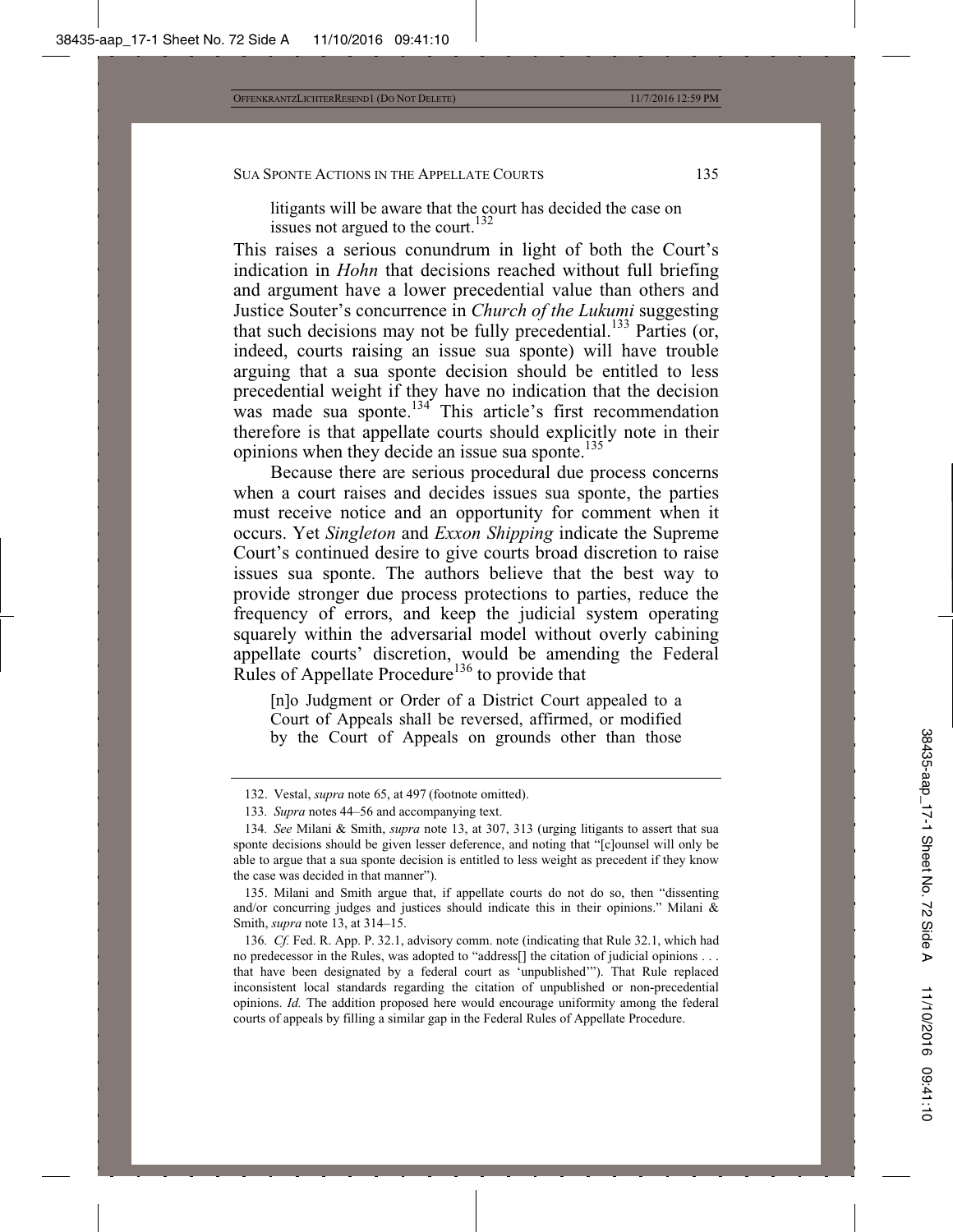briefed or argued by the parties, without affording the parties the opportunity to address the issue in such manner as the Court of Appeals deems appropriate.<sup>137</sup>

A court could satisfy a rule of this type, and thus safeguard due process, in one of several ways. One widely endorsed method is to require supplemental briefing. The Supreme Court indicated in *Trest* a preference for supplementary briefing when an appellate court raises a new issue sua sponte.<sup>138</sup> Numerous state courts and federal appellate courts have endorsed the use of supplemental briefing as well.<sup>139</sup>

Ordering supplemental briefing when raising an issue sua sponte should be the norm, as it would provide significantly stronger due process protections than would an appellate court simply issuing a decision sua sponte. By definition,

138*. See supra* note 42 and accompanying text.

 <sup>137.</sup> Professor Martineau proposed a more general rule that "an issue not originally raised in the trial court [should] be raised on appeal if, under the law of the jurisdiction, the issue could be a basis for relief long after the judgment is final." Martineau, *supra* note \*\*, at 1060. That proposed rule has influenced some courts considering when to raise an issue sua sponte. *See, e.g.*, Essinger v. Liberty Mut. Fire Ins. Co., 534 F.3d 450, 453 (5th Cir. 2008) ("We do not adopt [Martineau's] rule here, but we find a proposed requirement for such a system to be useful in our evaluation: the matter upon which relief is sought was not known and could not reasonably have been known in time to be raised at trial." (internal quotation marks and citation omitted)). It may be argued that, in the absence of a rule or a definitive decision, there would be nothing to prevent a federal appellate court from acting sua sponte. *See generally* Scott Dodson, *Party Subordinance in Federal Litigation*, 83 GEO. WASH. L. REV. 1 (2014) (discussing sua sponte action in context of assessing relative power of parties and courts to control litigation). Professor Sloan raised the desirability of enacting rules that formalize and clarify the standards governing informal en banc review. Sloan, *supra* note 12, at 764–71. Similarly, other commentators have advocated adopting a local rule in the Second Circuit that would set forth the mini en banc procedure, and provide notice to the litigants when mini en banc review is initiated, thereby avoiding sua sponte action by the court. Witzel & Groner, *supra* note 12, at 8.

<sup>139</sup>*. See, e.g.*, Kannikal v. Att'y Gen., 776 F.3d 146, 149 (3d Cir. 2015) (justifying raising an issue sua sponte by noting that the court "ordered two rounds of supplemental briefing" and discussed the matter not raised below "extensively at oral argument"); Planned Parenthood of Kan. and Mid-Mo. v. Moser, 747 F.3d 814, 837 (10th Cir. 2014) (noting that "it would have been better if we had requested supplemental briefing" in a prior case); United States v. Godbolt, 345 F. App'x 881, 882 (4th Cir. 2009) (holding that district court did not abuse its discretion when it added a sentencing enhancement sua sponte because it allowed the parties to provide supplemental briefing); Thomas v. Crosby, 371 F.3d 782, 802 (11th Cir. 2004) (indicating that the "preferred method" includes "requesting supplemental briefing from the parties and permitting oral argument" (citing Milani & Smith and Miller)); *Blumberg Assocs*., 311 Conn. at 867–69; *Turner*, 594 S.E.2d at 362 n.2 ("At the very least, the parties should be given an opportunity to brief an issue which this Court decides sua sponte.").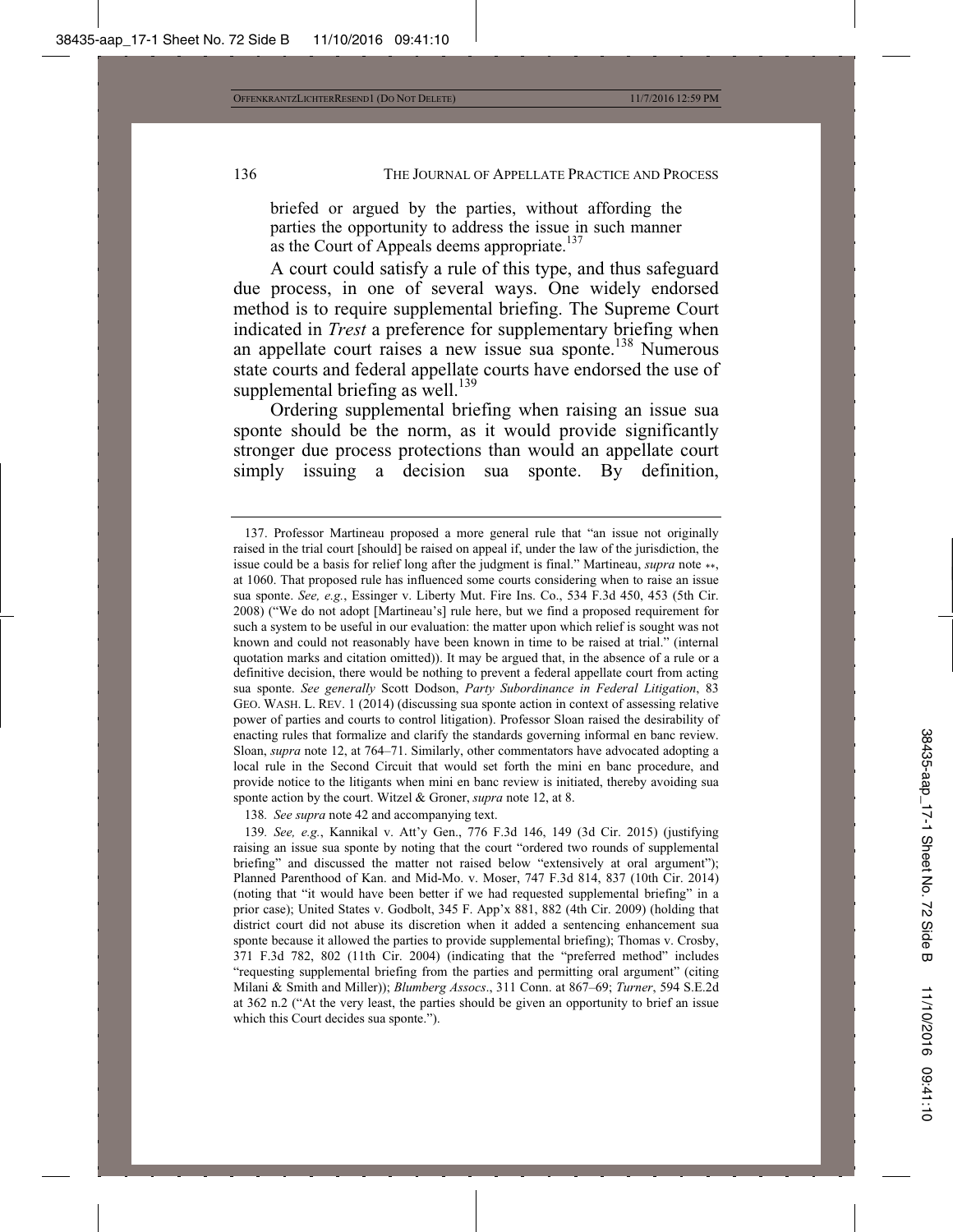supplemental briefing gives litigants an opportunity to be heard on an issue, and is thus fair to all parties.<sup>140</sup> Supplemental briefing also reduces the possibility of error because the court has the benefit of the parties' views.<sup>141</sup> By any analysis, supplemental briefing would not "substantially impair a court's interest in efficiency."<sup>142</sup>

An alternative including similar due process protections would be remanding an issue raised sua sponte for resolution by the lower court,  $143$  which is arguably the only approach "fully" consistent with the usual rule that issues not raised below will not be considered on appeal."<sup>144</sup> Furthermore, the district court "may have useful light to shed on the issue."<sup>145</sup>

A third option is for federal courts of appeals to certify questions of state law which have been raised sua sponte. Most states allow at least some federal courts to certify a question to the state's highest court "to avoid the often difficult and timeconsuming process of researching and predicting the outcome of unresolved state law questions."<sup>146</sup> Parties may request

 144. Miller, *supra* note 12, at 1300; *see also Singleton*, 428 U.S. at 120 (noting that Singleton had "never been heard in any way on the merits of the case").

145. Miller, *supra* note 12, at 1300.

 146. Rebecca A. Cochran, *Federal Court Certification of Questions of State Law to State Courts: A Theoretical and Empirical Study*, 29 J. LEGIS. 157, 158–59 (2003) (collecting relevant state laws); *accord* Jonathan Remy Nash, *Examining the Power of Federal Courts to Certify Questions of State Law*, 88 CORNELL L. REV. 1672, 1689–90 (2003) (discussing "pure diversity cases in which unsettled questions of state law are presented, no substantial state interests are implicated, and no issue of federal law lurks, for which certification may be justified" (footnote omitted)). Some state certification procedures allow only certain federal courts to certify questions. Nash, *supra* this note, at 1690 n.74 (analyzing various situations). Only North Carolina does not accept certified questions from at least some federal courts. *See* Cochran, *supra* this note, at 159 n.13 (noting that in 2003, only "Arkansas, New Jersey, and North Carolina [had] no state law certification procedures"); *see also, e.g.*, ARK. R. S. CT.&ARK. CT. APP. 6-8 (allowing certified questions from "a federal court of the United States"); N.J. CT. R. 2:12A-1

<sup>140</sup>*. Cf.* Miller, *supra* note 12, at 1297 (arguing that "the principles of fairness" upon which due process is based indicate that "[a]n appellate court should always ask for the parties' submissions before ruling") (footnote omitted).

<sup>141</sup>*. See id.* at 1290 (pointing out that sua sponte decisions "increase the possibility for error by a court because the court does not have the benefit of the parties' views").

 <sup>142.</sup> *Id.*

 <sup>143.</sup> *Id.* at 1300; *see, e.g.*, City of Pontiac Retired Emps. Ass'n v. Schimmel, 726 F.3d 767, 772–73 (6th Cir. 2013) (noting that the parties failed to raise two obvious issues, refusing to decide them because "the parties failed to develop these issues sufficiently for our review," and choosing remand as "the best course of action"), *appeal after remand*, 751 F.3d 427 (6th Cir. 2014) (per curiam).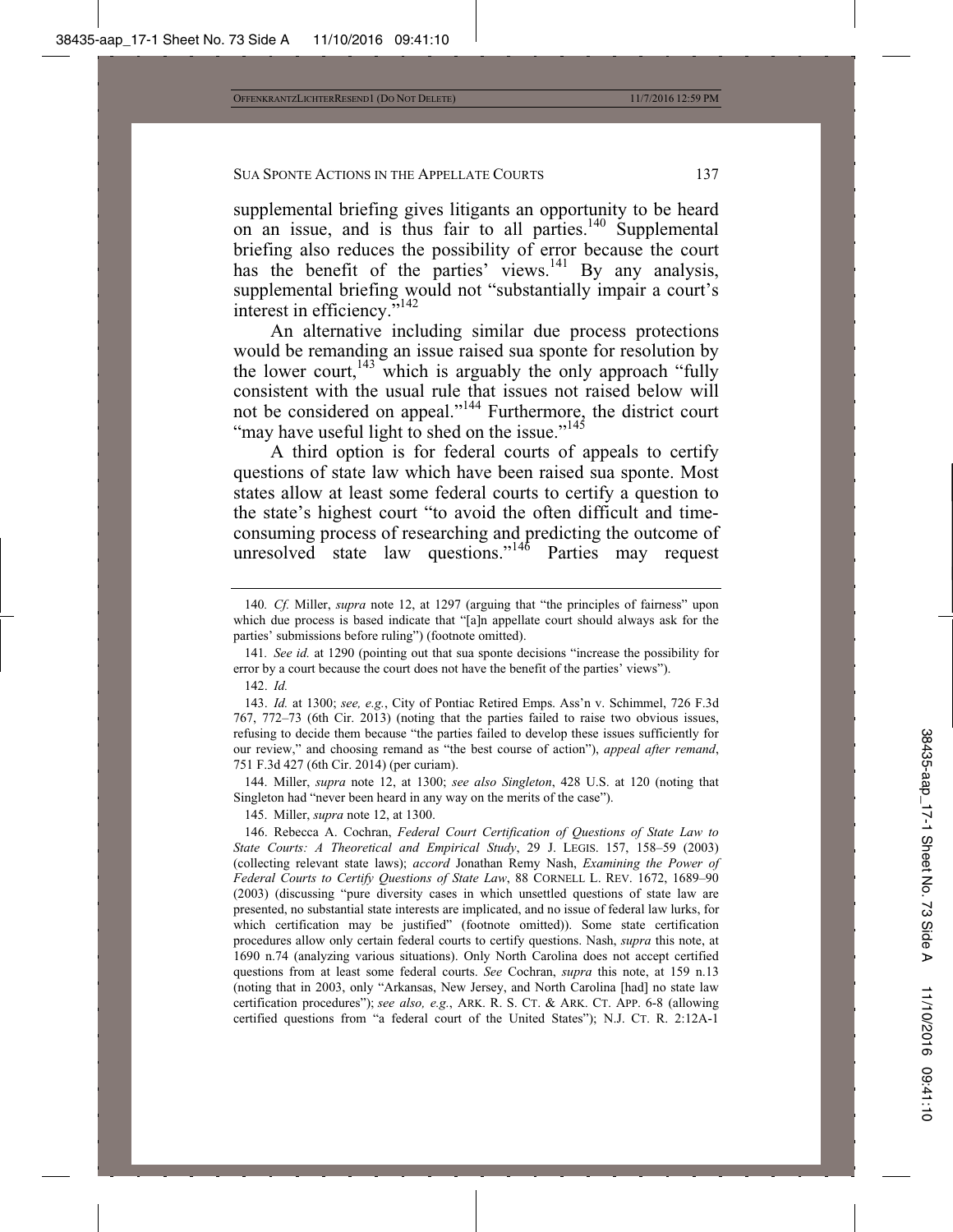certification, but federal courts have the power to invoke certification without being asked to do so, having "final discretion over whether or not to employ certification.<sup>7147</sup> But state high courts have the discretion to accept or reject certified questions.<sup>148</sup> "[M]odern federal courts generally agree that they are bound to follow state court responses to certified questions."<sup>149</sup> Some federal courts of appeals, notably the Second Circuit, routinely certify questions to state high courts<sup>150</sup>

 147. Nash, *supra* note 146, at 1692. Federal courts "will consider numerous factors" when deciding whether to certify a question, in particular "the degree to which state law on the issue in question is unclear and difficult to predict," and the "posture of the parties." *Id.* at 1692 n.77. To use *R & J Holding* as an example, given Pennsylvania's stated policy against claim splitting unless the parties and the court "agree on that method of adjudicating the action," Keystone Bridge Corp. v. Lincoln Sav. & Loan Ass'n, 360 A.2d 191, 196 n.10 (Pa. 1976); *see also* Turner v. Crawford Square Apartments III, 449 F.3d 542, 551 (3d Cir. 2006) (noting Pennsylvania courts' "long-standing disapproval of claim splitting"), the question of what constitutes permissible claim splitting and acquiescence in a split—and the coordinate question of what constitutes objection and court approval would have been appropriate for certification to the Supreme Court of Pennsylvania.

 148. Nash, *supra* note 146, at 1693; *see also* Cochran, *supra* note 146, at 169–70 (noting that, of fifty-five cases "certified to and addressed by" the Ohio Supreme Court between July 1, 1988, and Dec. 31, 2001, it "resolved nine by dismissal, declined to answer ten, and issued an order or opinion in answer to thirty-six").

 149. Nash, *supra* note 146, at 1695 (citation omitted). The Supreme Court specifically endorsed the certification procedure in Clay v. Sun Ins. Office Ltd., 363 U.S. 207, 212 (1960), complimenting the Florida Legislature for its "rare foresight" in enacting a certification statute. *Id.*

150*.* Judith S. Kaye & Kenneth I. Weissman, *Interactive Judicial Federalism: Certified Questions in New York*, 69 FORDHAM L. REV. 373, 392, 397, 397 n.143 (2000) (noting passage of certification law in 1986, indicating that the Second Circuit certified forty-four questions to the New York Court of Appeals between 1986 and 2000, and pointing out that, while the average number of questions certified by the federal courts of appeals between 1990 and 1994 was 14.8, the Second Circuit certified thirteen questions over that period to the New York Court of Appeals alone); *cf.* Gregory L. Acquaviva, *Certification of Unsettled Questions of State Law to State High Courts: The Third Circuit's Experience*, 115 PENN ST. L. REV. 377, 400 (2010) (noting that the Third Circuit had certified eleven cases to the Supreme Court of Pennsylvania between 2000 and 2010).

<sup>(</sup>allowing certified questions from Third Circuit). *Compare R & J Holding*, 670 F.3d at 428 (noting that court's decision "relies solely on [its] interpretation of Pennsylvania claim preclusion law," and indicating court's assessment that "failure to object constitutes implied consent under Pennsylvania law" and its conclusion that claim splitting was permitted under Pennsylvania law) *with* Centurion Props. III, LLC v. Chi. Title Ins. Co., 793 F.3d 1087, 1092 (9th Cir. 2015) (certifying question to Washington Supreme Court) *and* Mendoza v. WIS Int'l, Inc., 2015 Ark. 321 (Ark. 2015) (accepting certified question from federal court in Arkansas).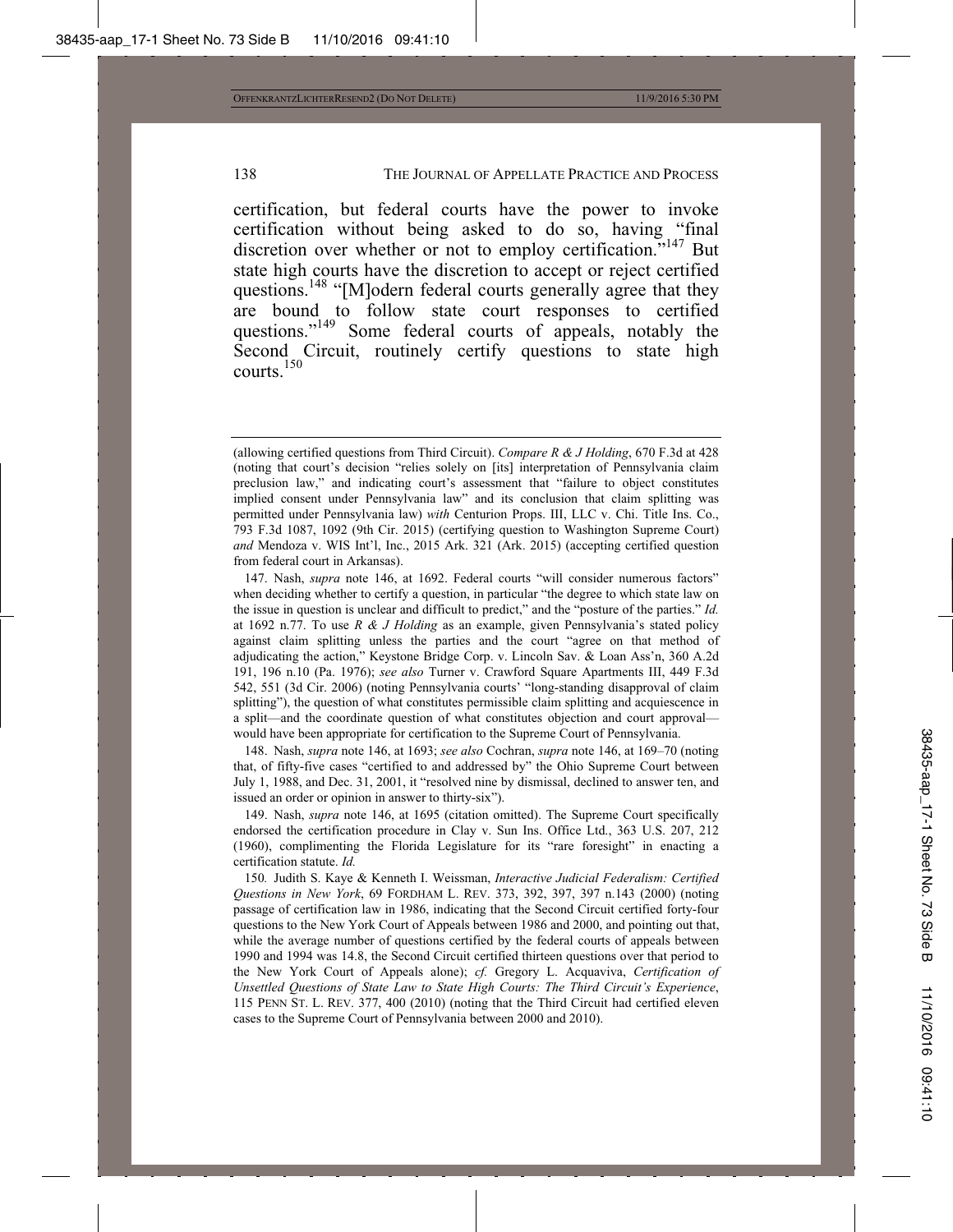Certification of a question raised sua sponte provides significantly more due process protection to litigants than does making a decision sua sponte, and is thus preferable to it. When a state court accepts a question, the parties have the opportunity to brief and argue the issue before that court.<sup>151</sup> There is no possibility for the court to reach an erroneous result—indeed, it is paradoxical that the highest court of a state, often said to be "the definitive authority of the law of that state,"<sup>152</sup> could ever erroneously interpret its own state's laws.<sup>153</sup> Although it would arguably take longer to reach a resolution through use of the certification process,<sup>154</sup> certification appears to provide far more due process protection than does issuing a decision sua sponte. The federal courts of appeals should in consequence consider certifying questions of state law that they raise sua sponte.<sup>155</sup>

#### VI. CONCLUSION

In this era when Justices of the Supreme Court invite cases posing issues that they would like to hear,  $156$  when appellate courts' raising issues not presented by the parties is common practice,<sup>157</sup> and when appellate courts feel the obligation to "get

 <sup>151.</sup> Nash, *supra* note 146, at 1744 ("Attorneys for the parties submit briefs to and present arguments before the state court.") (footnote omitted).

 <sup>152.</sup> *Id.* at 1680.

 <sup>153.</sup> But it is of course possible for a state high court to make a mistake by, for example, inadvertently overlooking relevant state law. *See, e.g.*, text accompanying notes 100–08, *supra* (discussing *Poyner*).

 <sup>154.</sup> The authors could find no studies comparing the temporal and financial costs of using the certification process with those incurred when the court to raise the issue decides it sua sponte. Although "certification costs, both temporal and monetary, are not insignificant," only "a minority of commentators suggests that the procedure's costs outweigh its benefits" in a more general context. Nash, *supra* note 146, at 1697; *see also*  Jeffrey G. Weil & Lezlie Madden, *3rd Circuit Case Illustrates Certification Procedure's Efficiency*, 242 LEGAL INTELLIGENCER 5 (July 9, 2010) ("[C]ertification provides parties the opportunity to save . . . substantial legal fees. [It is also] an efficient use of state resources both financially and with regard to judicial economy.").

 <sup>155.</sup> The authors take no position on the merits of certification in this context versus those of ordering supplemental briefing or remanding to the trial court level. They acknowledge, however, that certification would not be available in nearly as many instances as would ordering supplemental briefing. *See supra* notes 138–42 and accompanying text.

<sup>156</sup>*. See* Liptak, *supra* note 57.

<sup>157</sup>*. See, e.g.*, Kontorovich, *supra* note 52, and accompanying text (analyzing *Kiobel*).